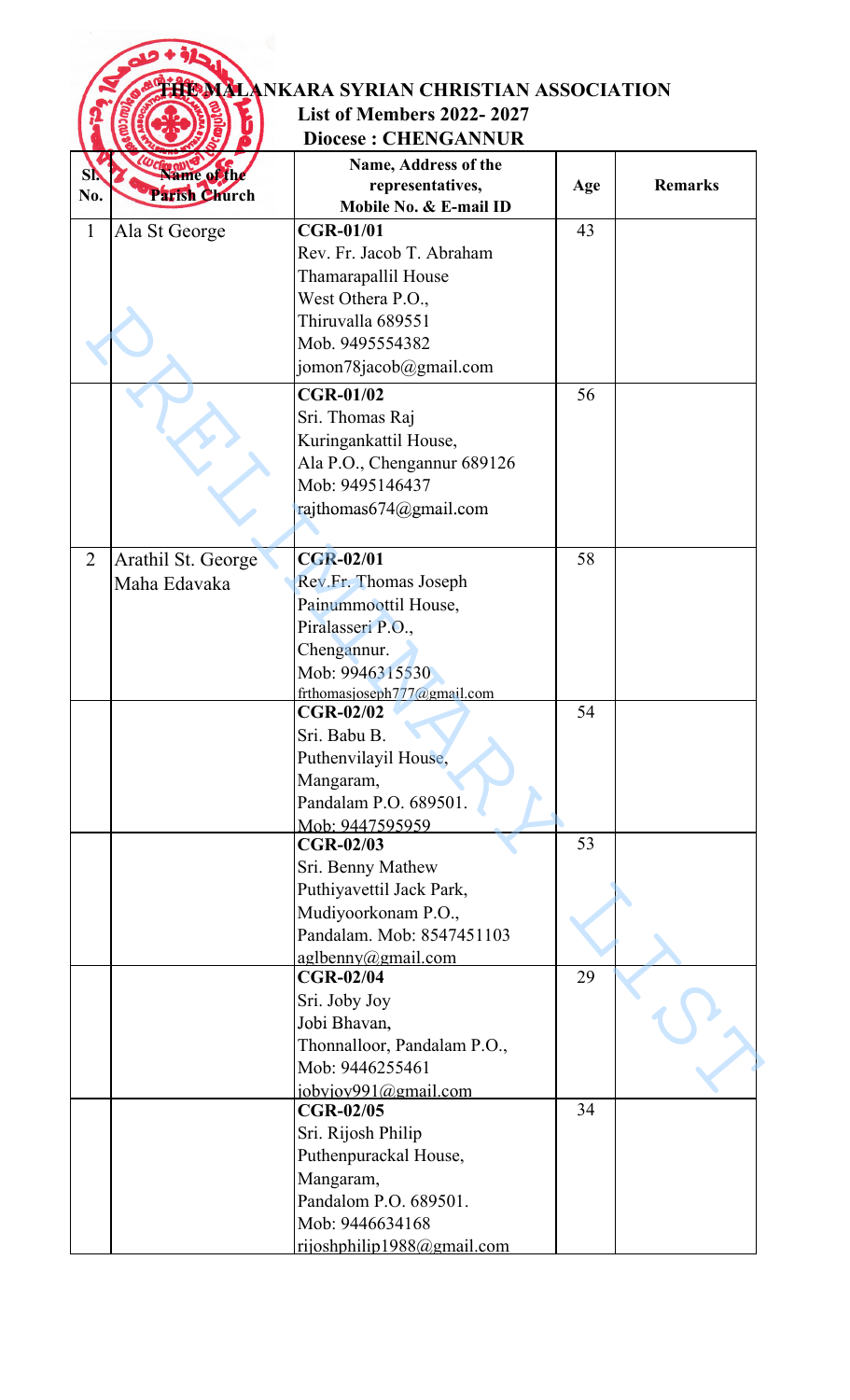|   | atupuzna            | <b>CGR-03/01</b><br>Rev. Fr. Biju T. Mathew | 50 |                |
|---|---------------------|---------------------------------------------|----|----------------|
|   |                     | Thandaprapeedikayil House,                  |    |                |
|   |                     | Puthencavu P.O.,                            |    |                |
|   |                     | Chengannur - 689123,                        |    |                |
|   |                     | Mob. 9447275064                             |    |                |
|   |                     | frbijutmathew@gmail.com                     |    |                |
|   |                     | <b>CGR-03/02</b>                            | 77 |                |
|   |                     | Sri. K.V. Samuvel                           |    |                |
|   |                     | Plavilakandathil                            |    |                |
|   |                     | Kallara Puthenveedu,                        |    |                |
|   |                     | Arattupuzha 689123.                         |    |                |
|   |                     | Mob: 9495137302                             |    |                |
|   |                     | <b>CGR-03/03</b>                            | 81 |                |
|   |                     | Sri. Eapen Cherian                          |    |                |
|   |                     | Nalloor Malayil,                            |    |                |
|   |                     | Arattupuzha 689123.<br>Mob: 9495664407      |    |                |
|   |                     | <b>CGR-03/04</b>                            |    |                |
|   |                     | Sri. Jacob G. Kochitty                      |    |                |
|   |                     | Nallumalayil,                               |    |                |
|   |                     | Koipuram 689531.                            |    |                |
|   |                     | Mob: 7034538790                             |    |                |
| 4 | Attuva St. Bursouma | <b>CGR-04/01</b>                            |    |                |
|   |                     | Rev. Fr. K. O. Thomas                       |    |                |
|   |                     | Olepurathu Sharon Villa,                    |    |                |
|   |                     | Puthencavu P.O.,                            |    |                |
|   |                     | Chengannur - 689123,                        |    |                |
|   |                     | Mob:9446489291                              |    |                |
|   |                     | frthomas2006@gmail.com                      |    |                |
|   |                     | <b>CGR-04/02</b>                            |    |                |
|   |                     | Sri. A. Koshy John                          |    |                |
|   |                     | Anjilivilayil Lijo Villa,                   |    |                |
|   |                     | Iranekkudi P.O.,                            |    |                |
|   |                     | Attua 690558.                               |    |                |
|   |                     | Mob: 9656280570                             |    |                |
|   |                     | akoshyjohn@gmail.com<br><b>CGR-04/03</b>    |    |                |
|   |                     | Sri. Rajan K. Koshy                         |    |                |
|   |                     | Madathilkadavil Hanok Villa                 |    |                |
|   |                     | Iranekkudi P.O.,                            |    |                |
|   |                     | Attua 690558.                               |    |                |
|   |                     | Mob: 9605248279                             |    |                |
|   |                     | <b>CGR-04/04</b>                            |    | MC Member 2017 |
|   |                     | Sri. Reji C.K.                              |    | 22             |
|   |                     | Plavunilkkunithil,                          |    |                |
|   |                     | Kaipuzha, Kulapada P.O.,                    |    |                |
|   |                     | Pandalam 689503.                            |    |                |
|   |                     | Mob: 9946023954                             |    |                |
|   |                     | ckreji@gmail.com                            |    |                |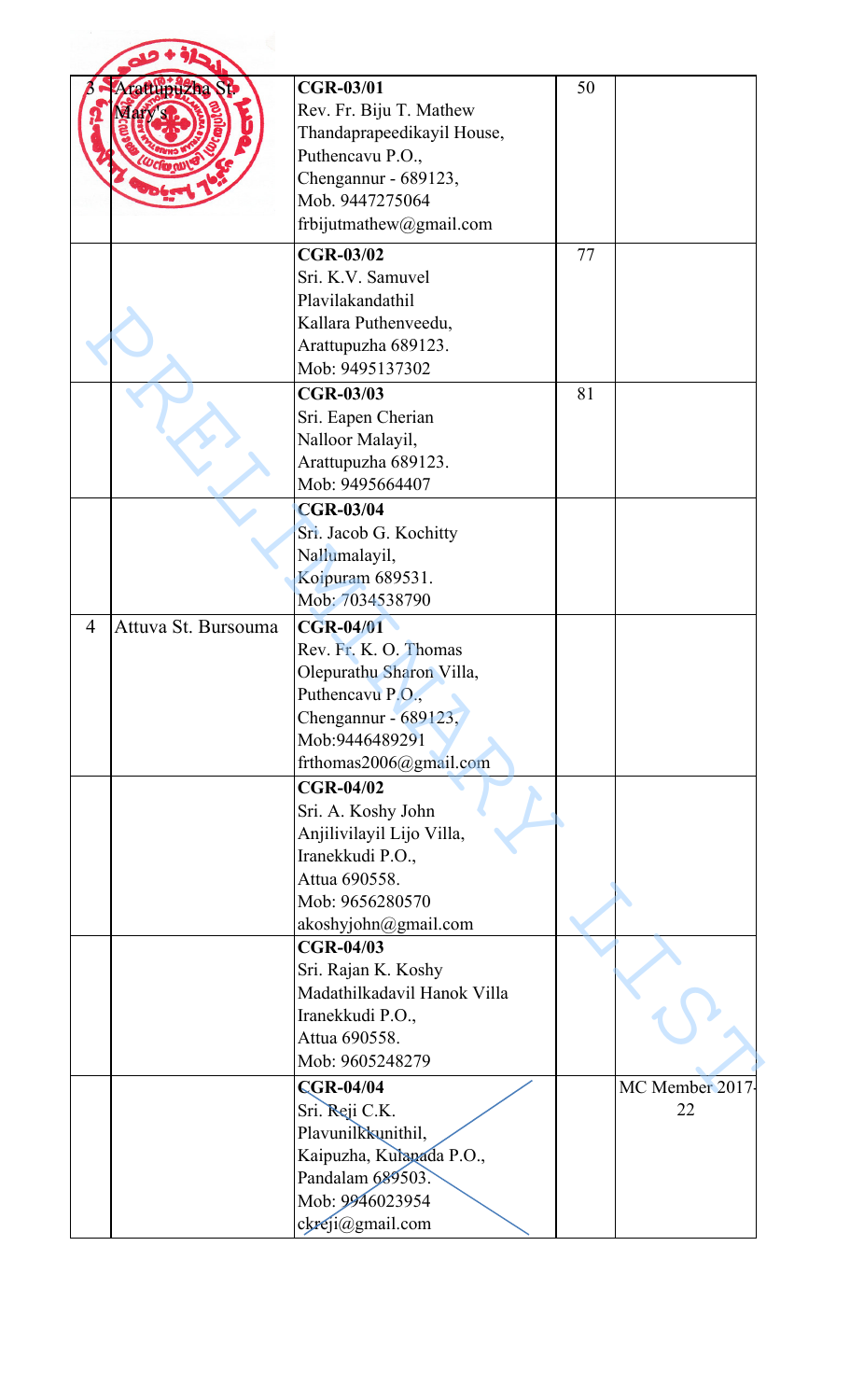|   | Buchannoor St. Plias                                       | <b>CGR-05/01</b><br>Rev. Fr. Mathew Varghese<br>Pulimoottil house,<br>Elenjimel P.O.,<br>Thonackad - 689511,<br>Mob. 9495765393<br>mathewvarghese678@gmail.com  | 62 |  |
|---|------------------------------------------------------------|-----------------------------------------------------------------------------------------------------------------------------------------------------------------|----|--|
|   |                                                            | <b>CGR-05/02</b><br>Sri. Sabu P.<br>Pokkattu House,<br>Budhannoor P.O.,<br>Chengannur 689510<br>Mob: 9496910395                                                 | 50 |  |
|   |                                                            | <b>CGR-05/03</b><br>Sri. Saji Pattarumadom<br>Pattarumadom Edan,<br>Budhannoor P.O.,<br>Chengannur 689510<br>Mob: 9446114346<br>sajipattar@yahoo.com            | 49 |  |
|   |                                                            | <b>CGR-05/04</b><br>Sri. Aji J. Achankunju<br>Peniyal Aji Bhavan,<br>Puliyoor P.O.,<br>Chengannur 689516<br>Mob: 9947479971<br>ajibnr@gmail.com                 | 33 |  |
|   |                                                            | <b>CGR-05/05</b><br>Sri. Rinu Thomas<br>Thayyilath House,<br>Budhannoor P.O.,<br>Chengannur 689510<br>Mob: 8281729160<br>rinuthomas005@gmail.com                | 32 |  |
| 6 | <b>Chengannur Bethel</b><br>Mar Gregorios<br>Aramana Pally | <b>CGR-06/01</b><br>Rev. Fr. Jalson P. George<br>Vadekkechakkalethu House,<br>Budhanoor P.O.,<br>Chengannur 689510<br>Mob: 9539867510<br>philipsolomo@gmail.com | 37 |  |
|   |                                                            | <b>CGR-06/02</b><br>Sri. James Varghese<br>Padipurackal Malayil,<br>Thittamel,<br>Chengannur 689121.<br>Mob: 9495033404                                         | 61 |  |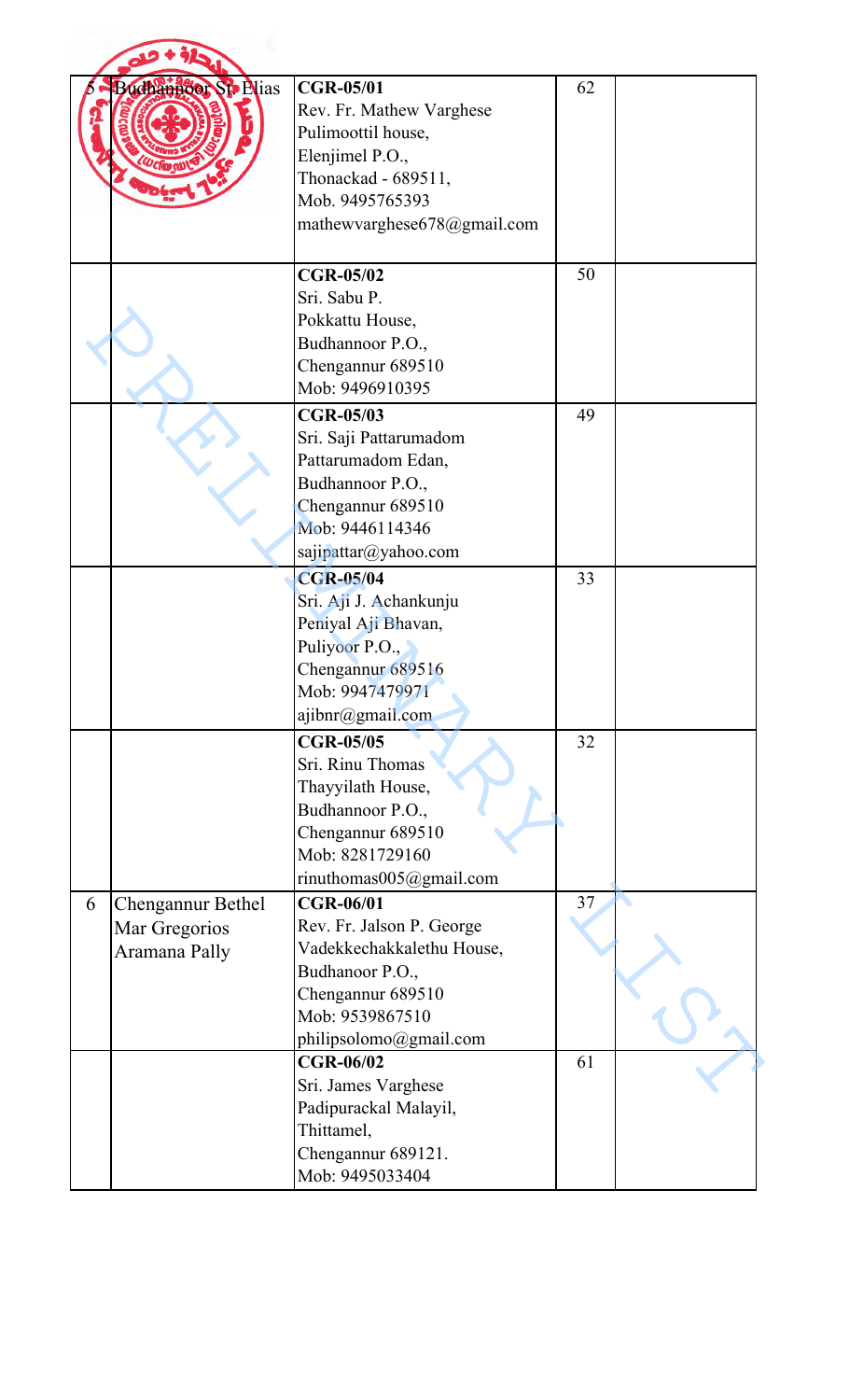|                          |                                       | <b>CGR-06/03</b><br>Sri. P.J. Chacko Vellooruzhathil<br>Kalluvarambath,<br>Thittamel,<br>Chengannur 689121.<br>Mob: 9495476910                                | 74 |  |
|--------------------------|---------------------------------------|---------------------------------------------------------------------------------------------------------------------------------------------------------------|----|--|
|                          |                                       | <b>CGR-06/04</b><br>Sri. P.S. Aniyan<br>Sastampurathu House,<br>Keezhcherimel,<br>Chengannur 689121<br>Mob: 9446836859                                        | 56 |  |
| $\overline{\mathcal{L}}$ | Chengannur St.<br>Ignatious Cathedral | <b>CGR-07/01</b><br>Rev. Fr. Ipe P. Sam<br>Placheril house,<br>Vallamkulam East P.O.,<br>Thiruvalla-689541.<br>Mob: 9447964285<br>ipesamfr@gmail.com          | 53 |  |
|                          |                                       | <b>CGR-07/02</b><br>Sri. Abraham P. Joseph<br>Pazayedath House,<br>Vanmazhi, Pandanad P.O.,<br>Chengannur 689506.<br>Mob: 9496155565<br>apj.abraham@gmail.com | 51 |  |
|                          |                                       | <b>CGR-07/03</b><br>Sri. O.G. Alexander<br>Oorayil House,<br>Pandanad P.O.,<br>Chengannur 689506.<br>Mob: 9745037248<br>ogoorayil@gmail.com                   | 62 |  |
|                          |                                       | <b>CGR-07/04</b><br>Sri. Biju C. Thomas<br>Chengazath Grace Cottage,<br>Perisseri P.O.,<br>Chengannur 689126.<br>Mob: 9388910354<br>erbijuct@gmail.com        | 48 |  |
|                          |                                       | <b>CGR-07/05</b><br>Sri. John Philip<br>Kallanparambil,<br>Mundancavu,<br>Chengannur 689121.<br>Mob: 9447054302<br>jpconstruct2004@gmail.com                  | 56 |  |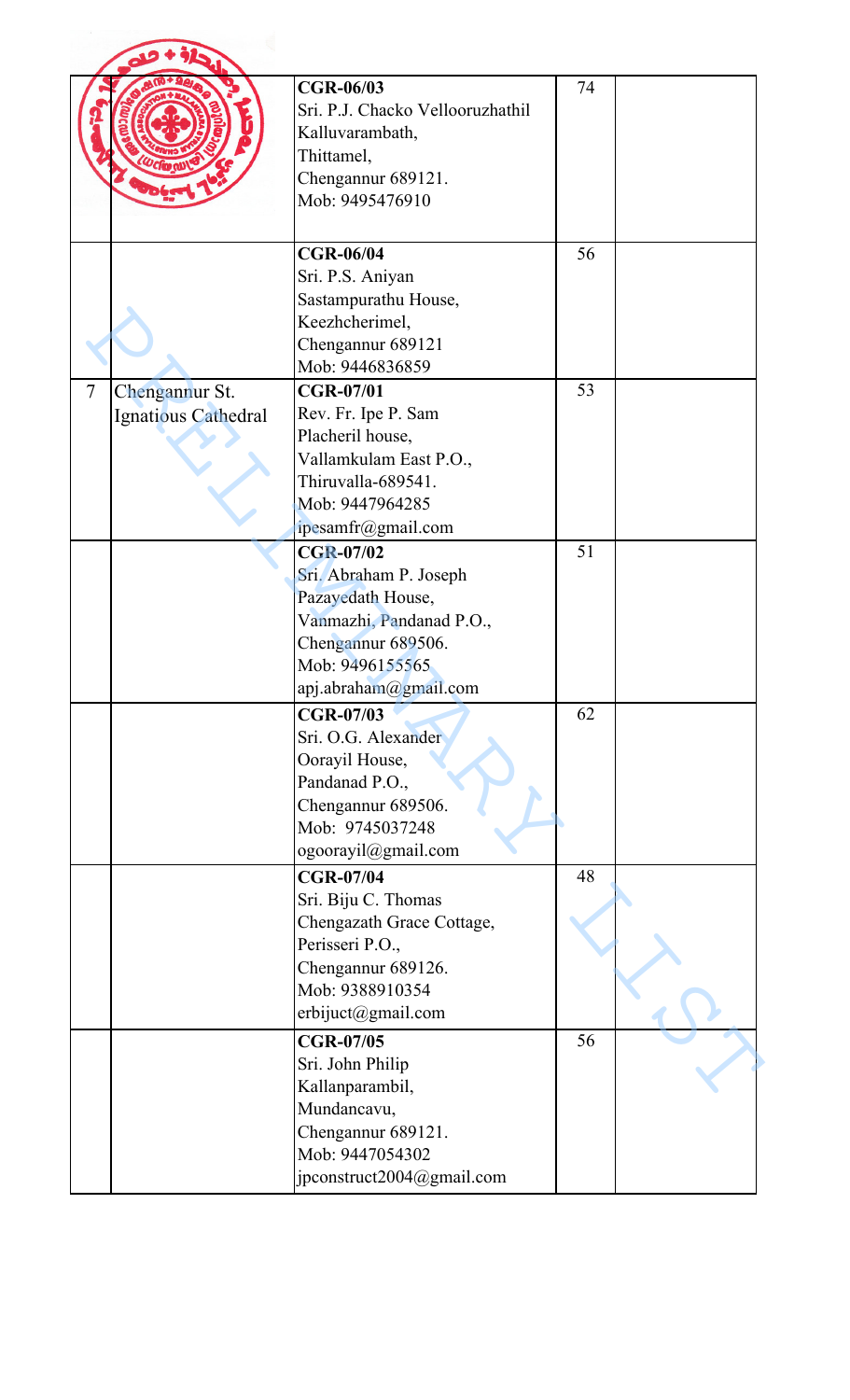|   |                      | <b>CGR-07/06</b><br>Sri. Shaji John<br>Nedumparambil,<br>Keezhuvanmazhi,<br>Pandanad P.O.,<br>Chengannur 689506.<br>Mob: 9400866412<br>shajipandanad76@gmail.com   | 45 |  |
|---|----------------------|--------------------------------------------------------------------------------------------------------------------------------------------------------------------|----|--|
| 8 | Cherianad St. George | <b>CGR-08/01</b><br>Rev. Fr. Dr. Ninan V. George<br>Paramon Bethel,<br><b>Near KSRTC Bus Station</b><br>Pandalam 689501, Mob.94474<br>71641<br>frninanvg@gmail.com | 58 |  |
|   |                      | <b>CGR-08/02</b><br>Sri. Arish Mathew Thomas<br>Nadalil Padeetathil,<br>Cheriyanad P.O.,<br>Chengannur 689511<br>Mob: 9947394924<br>ameeshmathew9947@gmail.com     | 45 |  |
|   |                      | <b>CGR-08/03</b><br>Sri. M.J. Varghese<br>Modiyil Edaleveettil,<br>Mampra P.O.,<br>Chengannur 689508.<br>Mob: 9947420723<br>modiyilairtravels@gmail.com            | 59 |  |
| 9 | Edanad St. Mary's    | <b>CGR-09/01</b><br>Rev. Fr. Dr. Thomas Varghese Amayil<br><b>Amayil Abees Cottage</b><br>Keezhcherimel<br>Chengannur-689121<br>Mob: 9496231833                    |    |  |
|   |                      | <b>CGR-09/02</b><br>Sri. V.G. Achenkunju<br>Vengalil Ebenezer,<br>Edanad P.O.,<br>Chengannur 689123.<br>Mob:                                                       | 73 |  |
|   |                      | <b>CGR-09/03</b><br>Sri. N.M. Philipose<br>Nangarpadiyil,<br>Edanad P.O.,<br>Chengannur 689123.<br>Mob:                                                            | 65 |  |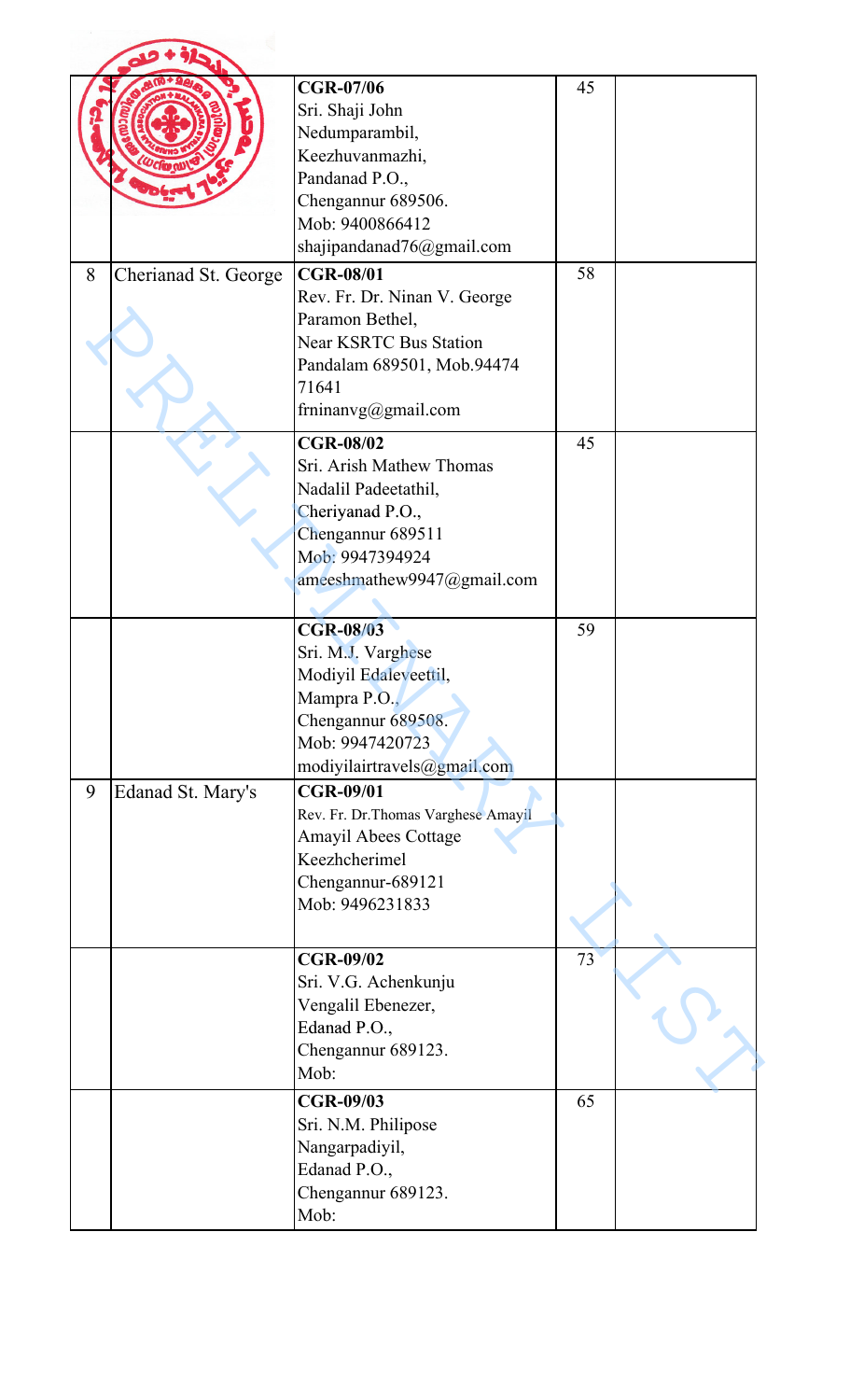|    | Edavankad St Mary's        | <b>CGR-10/01</b><br>Rev. Fr. Dr. Abraham Koshy<br>Kunnumpurathu House,<br>Mundancavu,<br>Chengannur-689121.<br>Mob. 9447431096<br>frdrabrahamkoshy@gmail.com           |    |                       |
|----|----------------------------|------------------------------------------------------------------------------------------------------------------------------------------------------------------------|----|-----------------------|
|    |                            | <b>CGR-10/02</b><br>Sri. John T.T.<br>Thondutharyil House,<br>Ala P.O.,<br>Chengannur 689126.<br>Mob: 8330062614<br>johnttala61@gmail.com                              | 61 |                       |
|    |                            | <b>CGR-10/03</b><br>Sri. Anu Varghese<br>Mannil, Cherinad P.O.,<br>Chengannur 689511<br>Mob: 9947811001<br>anu. $v623$ @gmail.com                                      | 32 |                       |
|    |                            | <b>CGR-10/04</b><br>Sri. Shijo Jose<br>Thakidiyil Jose Villa,<br>Thuruthimel,<br>Neduveramcode P.O.,<br>Chengannur 689508.<br>Mob: 9544384471<br>shijojose93@gmail.com | 29 |                       |
|    |                            | <b>CGR-10/05</b><br>Sri. Tinju Samuel<br>Tinju Bhavan,<br>Thuruthimel,<br>Neduveramcode P.O.,<br>Chengannur 689508.<br>Mob: 9495164966<br>tinjusamuel@gmail.com        | 27 |                       |
| 11 | Kadamankulam St.<br>Mary's | <b>CGR-11/01</b><br>Rev. Fr. Geevarghese Koshy<br>Palladamannil Pulatheen<br>Nariyapuram P.O. 689513<br>Pathanamthitta Dist.<br>Mob. 94462 73773                       |    |                       |
|    |                            | <b>CGR-11/02</b><br>Sri. Abraham Mathew Veerappally<br>Veerappallil House,<br>Pazhakulam P.O.<br>Adoor, Pathanamthitta.<br>Mob: 9446190868                             | 62 | MC Member 2017-<br>22 |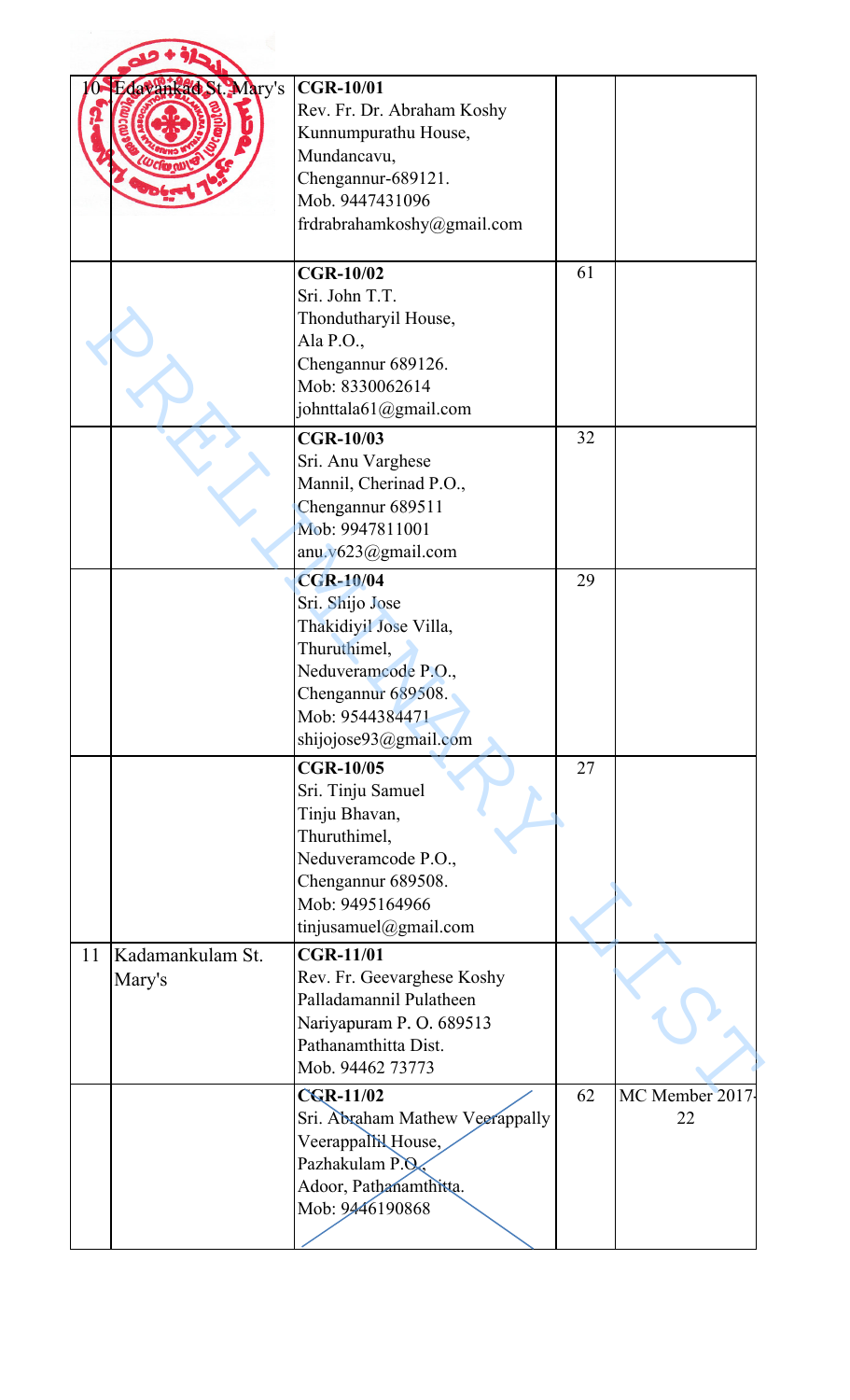|    | Kaltunkal East St.<br>gnatious         | <b>CGR-12/01</b><br>Rev. Fr. Jojy James George<br>Chirackal House<br>Cheriyanad P.O.,<br>Chengannur-689511<br>Mob: 9446305122<br>jojinany2016@gmail.com          | 33 |  |
|----|----------------------------------------|------------------------------------------------------------------------------------------------------------------------------------------------------------------|----|--|
|    |                                        | <b>CGR-12/02</b><br>Sri. T.C. Mathew<br>Thekkil Puthenpurayil,<br>Kallunkal,<br>Chengannur 689102.<br>Mob: 9492623221<br>mathewsusan123@yahoo.co.in              | 43 |  |
|    |                                        | <b>CGR-12/03</b><br>Sri. Saju Samuel<br>Chuttiyil House,<br>Kallunkal,<br>Chengannur 689102.<br>Mob: 9656114655<br>sajusamuel29@gmail.com                        | 40 |  |
| 13 | Kallunkal West St.<br>George           | <b>CGR-13/01</b><br>Rev. Fr. Sunil Joseph<br>Danampadickal house,<br>Railway Road, Thittamel,<br>Chengannur-689121.<br>Mob: 9947429667<br>frsunildanam@gmail.com | 43 |  |
|    |                                        | <b>CGR-13/02</b><br>Sri. Thomas Chacko<br>Pallath Puthenpurackal,<br>Kallunkal P.O.,<br>Thiruvalla 689102.<br>Mob: 9645495017                                    | 70 |  |
|    |                                        | CGR-13/03<br>Sri. T.M. Joseph<br>Thelappurath Tijo Villa,<br>Kallunkal P.O.,<br>Thiruvalla 689102.<br>Mob: 9645966387<br>joseph.thelapurrram@gmail.com           | 69 |  |
| 14 | Karakkad<br>Seenaikkunnu<br>St. Mary's | <b>CGR-14/01</b><br>Rev. Fr. Koruth Cherian<br>Thottupurathu House,<br>Cheriyanad P.O.,<br>Chengannur - 689511,<br>Mob. 9446194949<br>frkoruthet@gmail.com       | 53 |  |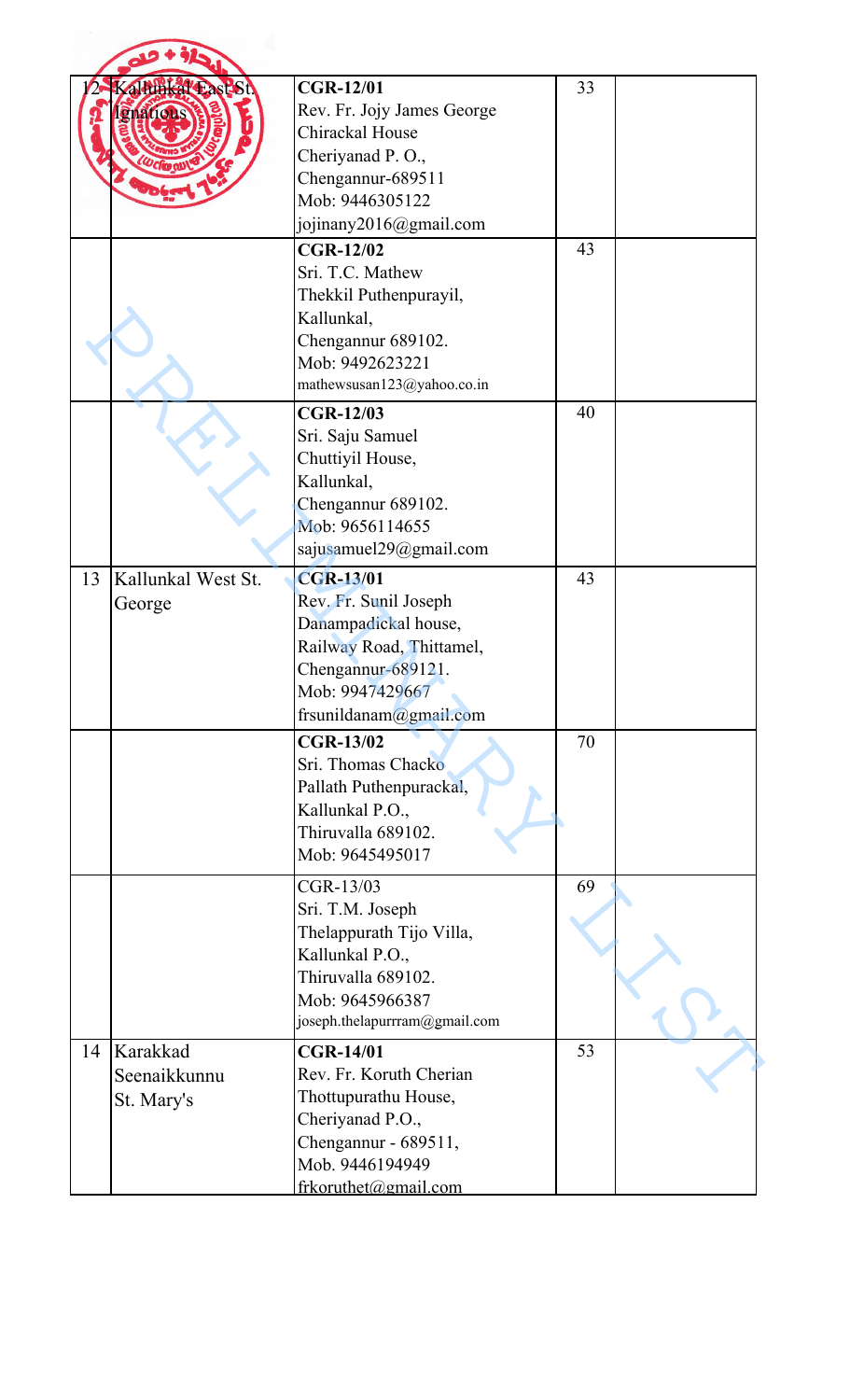|    |                                           | <b>CGR-14/02</b><br>Sri. M.K. Georgekutty<br>Meloottuputhenveedu,<br>Karakkad P.O.,<br>Chengannur 689504.<br>Mob: 7907652974<br>georgekutty4711@gmail.com         | 68 |  |
|----|-------------------------------------------|-------------------------------------------------------------------------------------------------------------------------------------------------------------------|----|--|
|    |                                           | <b>CGR-14/03</b><br>Sri. T.M. Philip<br>Therakathinal House,<br>Karakkad P.O.,<br>Chengannur 689504.<br>Mob: 9495390562<br>tmphilip $60$ @gmail.com               | 69 |  |
| 15 | Kodukulanji<br>Prakashagiri<br>St. Mary's | <b>CGR-15/01</b><br>Rev. Fr. Eby C Philip<br>St.George Dayara<br>Othera PO.<br>Thiruvalla-689546<br>Mob. 9207315357<br>frabrahamphilip@gmail.com                  | 45 |  |
|    |                                           | <b>CGR-15/02</b><br>Sri. Thomas Abraham<br>Chuttimala Melathetil,<br>Pennukkara P.O. 689520.<br>Mob: 7025576041<br>sunnysunnyas $52@$ gmail.com                   | 58 |  |
|    |                                           | <b>CGR-15/03</b><br>Sri. P.S. Thomas<br>Padikathara Malayil,<br>Kodukulanji P.O. 689508.<br>Mob: 9526372353                                                       | 66 |  |
| 16 | Koorthamala St.<br>Mary's                 | <b>CGR-16/01</b><br>Rev. Fr. Tiju T. Abraham<br>Thundiyil Joy Bhawan,<br>Angadical South P.O.,<br>Chengannur 689122<br>Mob: 9495441661<br>tijuachen2019@gmail.com | 41 |  |
|    |                                           | <b>CGR-16/02</b><br>Adv. Abraham G.<br>Ashareyathu House,<br>Arattupuzha P.O.,<br>Chengannur 689123.<br>Mob: 9447354777<br>advabrahamg@gmail.com                  | 62 |  |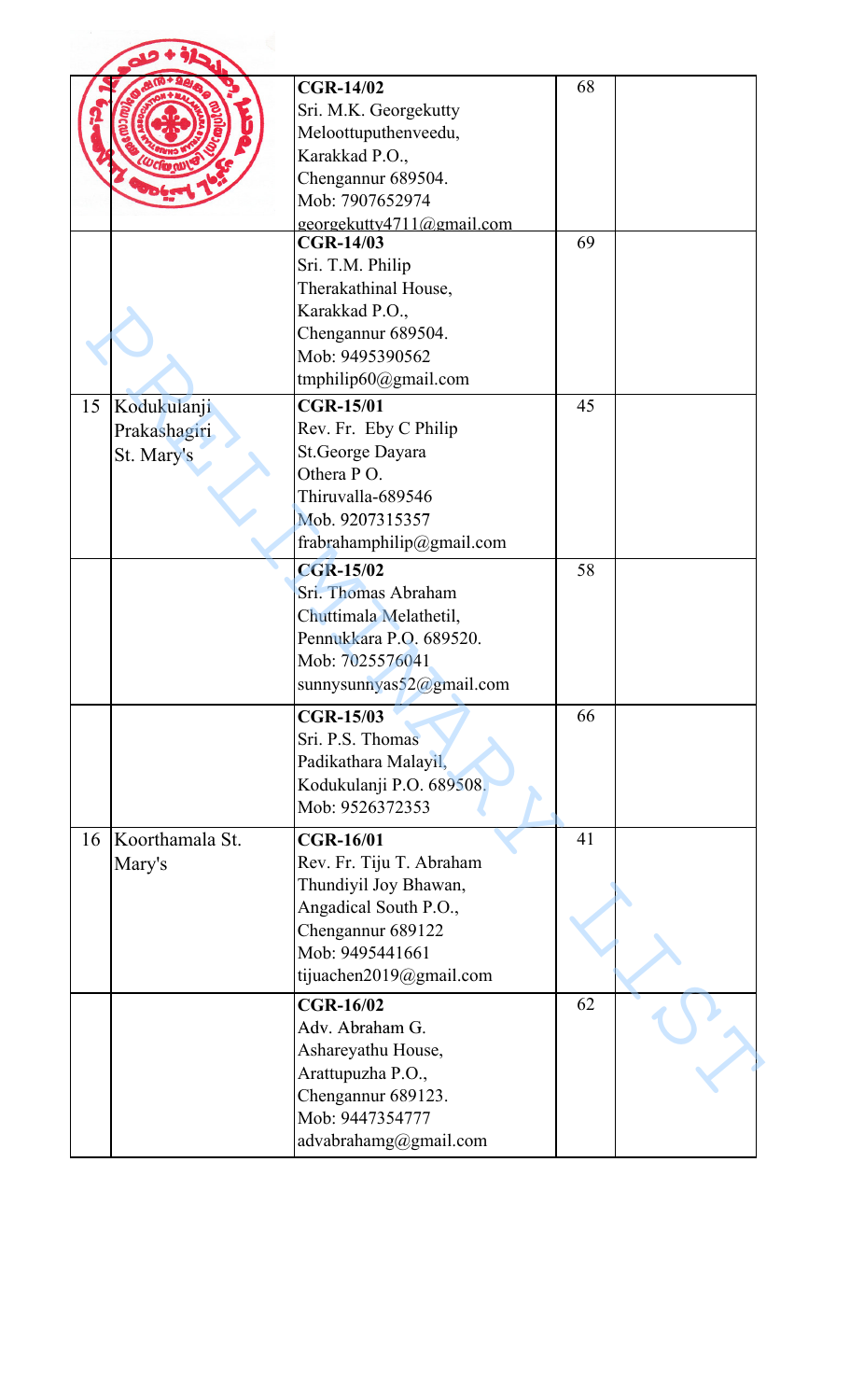|    |                                             | <b>CGR-16/03</b><br>Sri. Johnykutty K.P.<br>Mannareyathu House,<br>Koipuram P.O.,<br>Chengnnur 689531.<br>Mob: 9400123637, 9061384747<br>johnykuttykp74@gmail.com        | 48 |  |
|----|---------------------------------------------|--------------------------------------------------------------------------------------------------------------------------------------------------------------------------|----|--|
|    |                                             | <b>CGR-16/04</b><br>Adv. V.C. Sabu<br>Mallappallil House,<br>Bethany Road,<br>Thiruvalla 689101<br>Mob: 9447592503                                                       | 64 |  |
|    |                                             | <b>CGR-16/05</b><br>Sri. Rajan K. Mathew<br>Chundamannil House,<br>Kadapra P.O.,<br>Kumbanad 689547.<br>Mob: 8547465483                                                  | 76 |  |
| 17 | Kudassanad St.<br><b>Stephens Cathedral</b> | <b>CGR-17/01</b><br>Rev. Fr. Shibu Varghese<br>Aamakkottuvadakkethil,<br>Neelathil Bethel,<br>Kidanangoor P.O.,<br>Chengnnur.<br>Mob. 91888 39402<br>shibuslomo@gmailcom | 47 |  |
|    |                                             | <b>CGR-17/02</b><br>Sri. Johnson Keepallil<br>Keepallil Puthenveedu,<br>Kudasanad P.O. 689512.<br>Mob: 9846352615<br>keeppalliljohnson@gmail.com                         | 60 |  |
|    |                                             | <b>CGR-17/03</b><br>Sri. Starkke V. Daniel<br>Kollamparambil Deepthi,<br>Poozhikad P.O.,<br>Kudasanad 689515<br>Mob: 947118480<br>starzdani@gmail.com                    | 30 |  |
|    |                                             | <b>CGR-17/04</b><br>Sri. Chacko Varghese<br>Kottoor Rose Mound<br>Kudasanad P.O. 689512.<br>Mob: 9446538118<br>evkottoor@gmail.com                                       | 70 |  |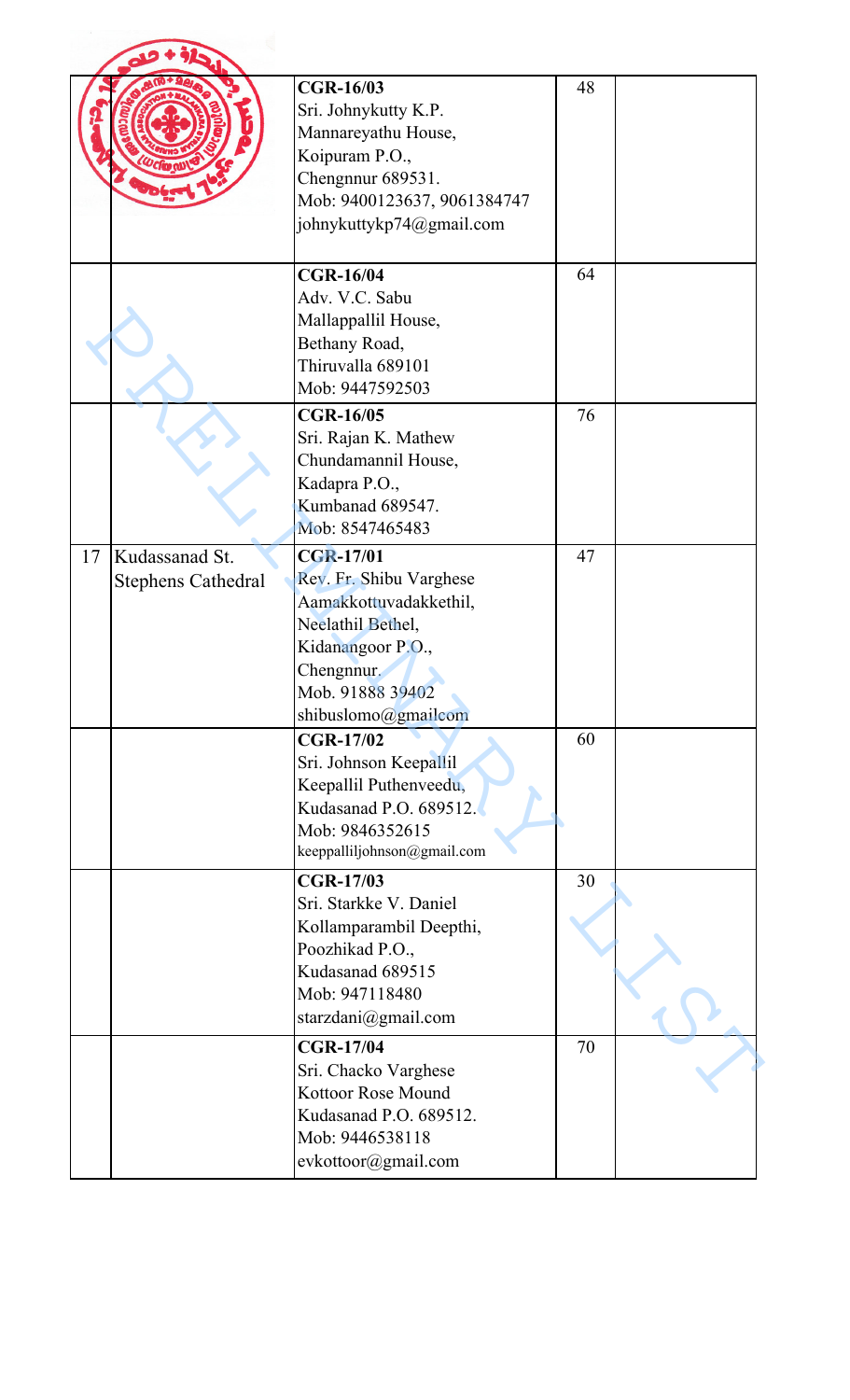|    |                                    | <b>CGR-17/05</b><br>Sri. Babukutty K. Mathew<br>Pokkattuvadakkethil Ance Villa,<br>Poozhikad South P.O.<br>Kudasanad 689515.<br>Mob: 8078289434<br>babukmathew@gmail.com | 65 |  |
|----|------------------------------------|--------------------------------------------------------------------------------------------------------------------------------------------------------------------------|----|--|
|    |                                    | <b>CGR-17/06</b><br>Sri. Saji Mathew M.<br>Mulamoottil House,<br>Kudasanad P.O. 689512.<br>Mob: 9048810244<br>sajimathew301@gmail.com                                    | 48 |  |
|    |                                    | <b>CGR-17/07</b><br>Sri. Shiju P. Mathew<br>Mukkathayyath House,<br>Poozhikad P.O.<br>Kudasanad 689515.<br>Mob: 9400416301<br>youandshiju@gmail.com                      | 42 |  |
|    |                                    | <b>CGR-17/08</b><br>Sri. Jaison David<br>Mavilayil Puthenveedu,<br>Mattappally,<br>Nooranad 690504.<br>Mob: 9947751867<br>jaisondavid79@gmail.com                        | 49 |  |
| 18 | Kurampala St.<br>Thomas Valiapally | <b>CGR-18/01</b><br>Rev. Fr. Rajan Varghese<br>Vadakkethil ANUGRAHA,<br>Perissery P.O.,<br>Chengannur - 689126<br>Mob. 9447596014                                        |    |  |
|    |                                    | <b>CGR-18/02</b><br>Sri. Babu Varghese<br>Ajin Villa,<br>Poozhikadu P.O.,<br>Pandalam.<br>Mob: 8547552056<br>varghesebabu2@gmail.com                                     | 63 |  |
|    |                                    | <b>CGR-18/03</b><br>Sri. Abu M. George<br>Mercy Home, Thonnalloor,<br>Pandanam P.O.<br>Mob: 9846571946<br>abumgeorge45@gmail.com                                         | 53 |  |
|    |                                    | <b>CGR-18/04</b><br>Sri. Dennies George<br>Plamoottil Peedikayil,<br>Thonnalloor,<br>Pandalam.<br>Mob: 94467741722<br>dennies@gmail.com                                  | 44 |  |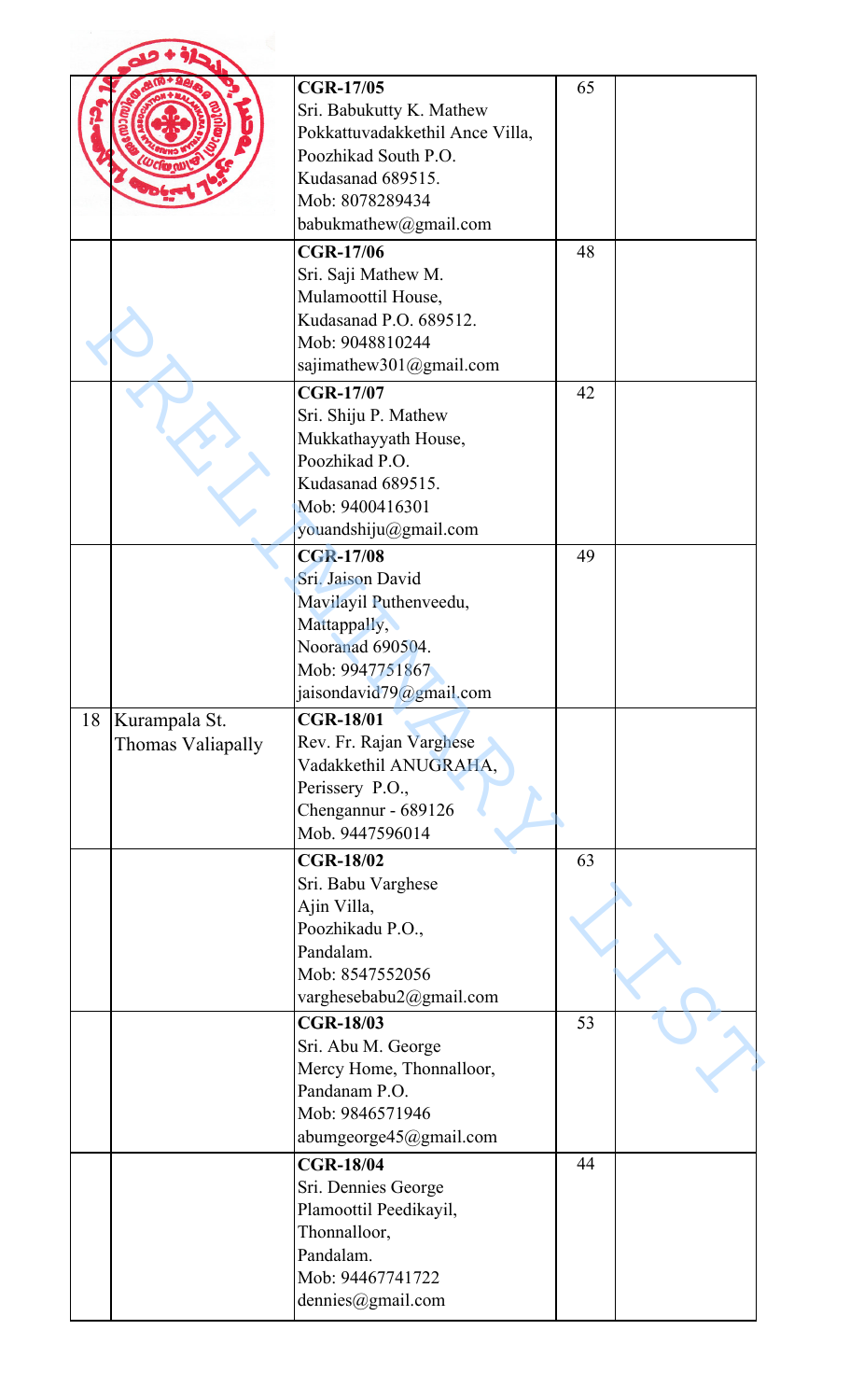|                         | <b>CGR-18/05</b>                          | 60 |                 |
|-------------------------|-------------------------------------------|----|-----------------|
|                         | Sri. K.M. Johnson                         |    |                 |
|                         | Kochuthundil Puthenveedu,                 |    |                 |
|                         | Kurampala, Pandalam.                      |    |                 |
|                         | Mob: 9447102808                           |    |                 |
|                         | airmediapdlm@gmail.com                    |    |                 |
|                         | <b>CGR-18/06</b>                          | 56 |                 |
|                         | Sri. Biju G. Daniel                       |    |                 |
|                         | Biju Villa,                               |    |                 |
|                         | Kurampala, Pandalam.                      |    |                 |
|                         | Mob: 9496457672                           |    |                 |
|                         | bijukurampala@gmail.com                   |    |                 |
| Kurichimuttom St.<br>19 | <b>CGR-19/01</b>                          | 34 |                 |
| Stephens                | Rev.Fr. Jijo K. Joy                       |    |                 |
|                         | Kannattu Malayil,                         |    |                 |
|                         | Near Pandavanpara,                        |    |                 |
|                         | Chengannur-689121                         |    |                 |
|                         | Mob: 9747964451                           |    |                 |
|                         | jijokannattu7@gmail.com                   |    |                 |
|                         | <b>CGR-19/02</b>                          | 33 |                 |
|                         | Sri. Anit Joseph Kurian                   |    |                 |
|                         | Murikethu House,                          |    |                 |
|                         | Kurichimuttom P.O.,                       |    |                 |
|                         | Edayaranmula 689532.                      |    |                 |
|                         | Mob: 9447782375                           |    |                 |
|                         | anitjoseph88@gmail.com                    |    |                 |
|                         |                                           |    |                 |
|                         |                                           |    |                 |
| Kuttamperoor St.        | CGR020/01                                 | 58 | MC Member 2017- |
| Mary's                  | Rev. Fr. Mathai Kunnil                    |    | 22              |
| 20                      | Kunnil house,                             |    |                 |
|                         | Puliyoor P.O.,                            |    |                 |
|                         | Chengamur- 689510,                        |    |                 |
|                         | Mob: 9446194885                           |    |                 |
|                         | <b>CGR020/02</b>                          | 75 |                 |
|                         | Sri. P.T. Geevarghese                     |    |                 |
|                         | Pynummoottil,                             |    |                 |
|                         | Kurattikkadu,                             |    |                 |
|                         | Mannar 689622.                            |    |                 |
|                         | Mob: 9846586366                           |    |                 |
|                         | ptgeevarghese@yahoo.co.in                 |    |                 |
|                         | <b>CGR020/03</b>                          | 61 |                 |
|                         |                                           |    |                 |
|                         | Sri. Mony Joseph<br>Thondalil Thekkethil, |    |                 |
|                         |                                           |    |                 |
|                         | Kuttemperoor P.O.,                        |    |                 |
|                         | Mannar 689623.<br>Mob: 9447471995         |    |                 |
|                         |                                           |    |                 |
|                         | moni47121@gmail.com                       |    |                 |
|                         | <b>CGR020/04</b>                          | 48 |                 |
|                         | Sri. Binu Chacko                          |    |                 |
|                         | Vysanneth House,                          |    |                 |
|                         | Kurattikkadu,                             |    |                 |
|                         | Mannar 689622.                            |    |                 |
|                         | Mob: 9446697328<br>binu303@gmail.com      |    |                 |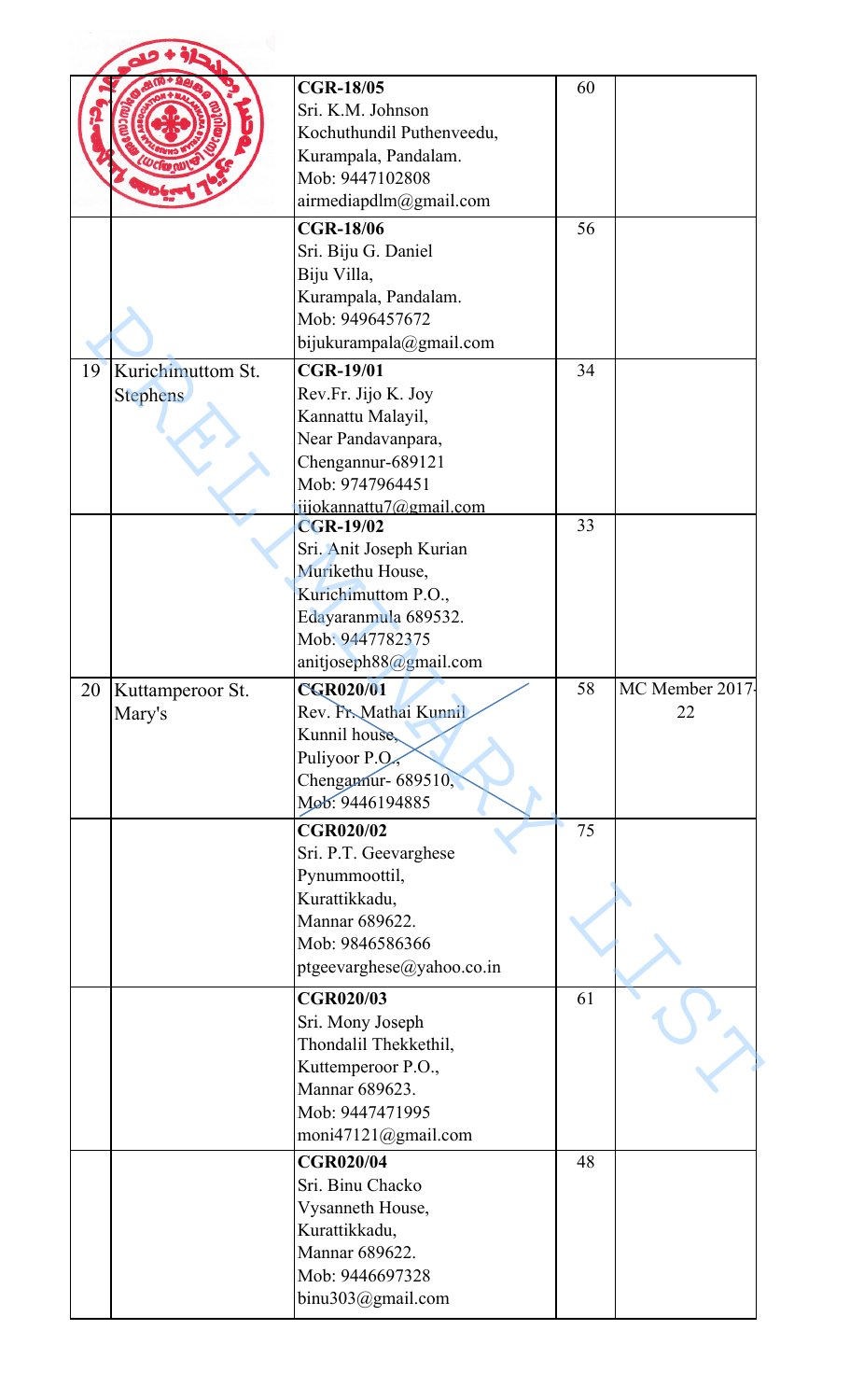|    | Kuttoer Sta Gregorios | <b>CGR021/01</b>               | 49 |  |
|----|-----------------------|--------------------------------|----|--|
|    | <b>Fethanry</b>       | Rev.Fr. Mathew Abraham         |    |  |
|    |                       | Alampura Thandiyil House,      |    |  |
|    |                       | Karakkal P.O.,                 |    |  |
|    |                       | Thiruvalla 689108.             |    |  |
|    |                       | Mob: 9447211805                |    |  |
|    |                       | fathermathewabrraham@gmail.com |    |  |
|    |                       | <b>CGR-21/02</b>               | 38 |  |
|    |                       | Sri. Arun Varghese             |    |  |
|    |                       | Kadathunthra House,            |    |  |
|    |                       | Vallamkulam P.O.,              |    |  |
|    |                       | Thiruvalla 689541.             |    |  |
|    |                       | Mob: 9037699106                |    |  |
|    |                       | arunvarghesekk27@gmail.com     |    |  |
| 22 | Mangalam St. George   | <b>CGR-22/01</b>               | 34 |  |
|    |                       | Rev. Fr. Elwyn Thomas          |    |  |
|    |                       | Pozhuvelil House               |    |  |
|    |                       | Perissery P.O.,                |    |  |
|    |                       | Chengannur- 689126             |    |  |
|    |                       | Mob. 9447796853                |    |  |
|    |                       | thomasnuharo@gmail.com         |    |  |
|    |                       | <b>CGR-22/02</b>               | 71 |  |
|    |                       | Sri. K.V. Eapen                |    |  |
|    |                       | Kovelil Sanjuvilla,            |    |  |
|    |                       | Mangalam,                      |    |  |
|    |                       | Vazharamangalam P.O.,          |    |  |
|    |                       | Chengannur 689124.             |    |  |
|    |                       | Mob: 8547985640                |    |  |
|    |                       | eapenky@yahoo.com              |    |  |
|    |                       | <b>CGR-22/03</b>               | 67 |  |
|    |                       | Sri. K.M. Mathai               |    |  |
|    |                       | Kizhukayil House,              |    |  |
|    |                       | Mangalam,                      |    |  |
|    |                       | Vazharamangalam P.O.,          |    |  |
|    |                       | Chengannur 689124.             |    |  |
|    |                       | Mob: 9745256200, 9539326145    |    |  |
|    |                       | <b>CGR-22/04</b>               | 68 |  |
|    |                       | Sri. M. Abraham                |    |  |
|    |                       | Panicker Villa,                |    |  |
|    |                       |                                |    |  |
|    |                       | Mangalam,                      |    |  |
|    |                       | Vazharamangalam P.O.,          |    |  |
|    |                       | Chengannur 689124.             |    |  |
|    |                       | Mob: 9447663258                |    |  |
| 23 | Manthalir St. Thomas  | <b>CGR-23/01</b>               | 59 |  |
|    |                       | Rev. Fr. Jose Thomas           |    |  |
|    |                       | Thenguvilayil House,           |    |  |
|    |                       | Poozhikad P.O.,                |    |  |
|    |                       | Pandalam-689515                |    |  |
|    |                       | Mob. 9496266718                |    |  |
|    |                       | friosethomas718@gmail.com      |    |  |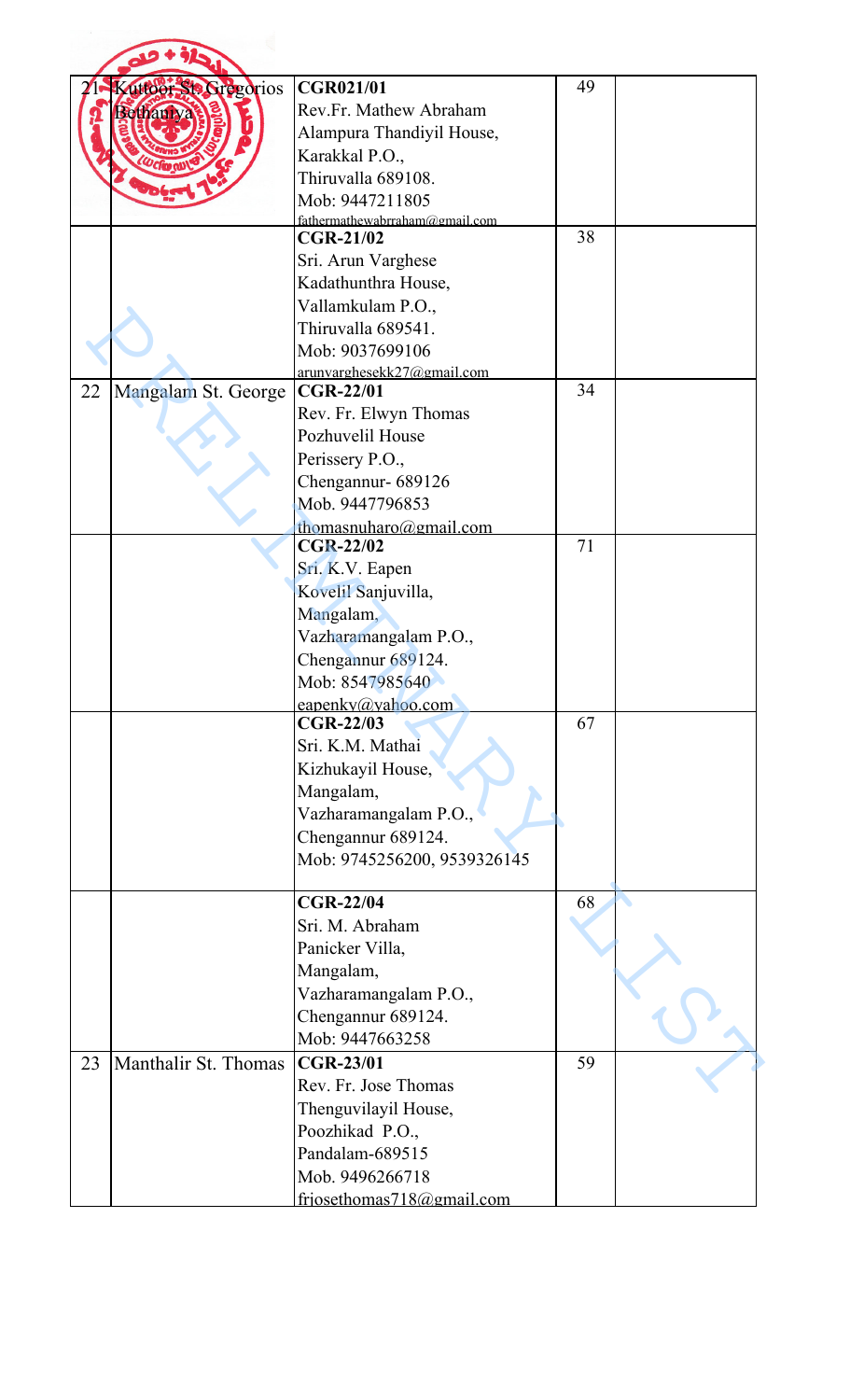|    |                                                            | <b>CGR-23/02</b><br>Sri. P.D. Mathai<br>Puthenpeedikayil Manojvilla,<br>Manthuka P.O.,<br>Kulanada 689503.<br>Mob: 9400478520<br>mathaipd1949@gmail.com          | 73 |  |
|----|------------------------------------------------------------|------------------------------------------------------------------------------------------------------------------------------------------------------------------|----|--|
|    |                                                            | <b>CGR-23/03</b><br>Sri. Rajan Mathai<br>Thundil House,<br>Manthuka P.O.,<br>Kulanada 689503.<br>Mob: 9447095890<br>captialpandalam@gmail.com                    | 61 |  |
|    |                                                            | <b>CGR-23/04</b><br>Sri. Biju P. Varghese<br>Green Land,<br>Manthuka P.O.,<br>Kulanada 689503.<br>Mob: 9447798253<br>biju@capitalmaxgroup.in                     | 49 |  |
|    |                                                            | <b>CGR-23/05</b><br>Sri. Sabu Zachariah Samuel<br>Plavunilkkunnamannil House,<br>Njettoor,<br>Kulanada P.O. 689503.<br>Mob: 9446978322<br>sabumannil10@gmail.com | 47 |  |
| 24 | MaramonMarthamaria CGR-24/01<br>mPazhaya Suriyani<br>Palli | Rev. Fr. John Chacko<br>Kaduthenthara House<br>Eraviperoor P.O.,<br>Thiruvalla 689542<br>Mob: 9495363925                                                         | 41 |  |
|    |                                                            | <b>CGR-24/02</b><br>Resigned                                                                                                                                     |    |  |
|    |                                                            | <b>CGR-24/03</b><br>Sri. Thomas Abraham<br>Kochukalathoor House,<br>Maramon P.O.,<br>Maramon 689549.<br>Mob: 9947273406                                          | 65 |  |
|    |                                                            | <b>CGR-24/04</b><br>Sri. Saji Jacob<br>Arangattu House,<br>Thottapuzhassery,<br>Maramon P.O. 689549<br>Mob: 8113023512<br>saiiarangadan@gmail.com                | 51 |  |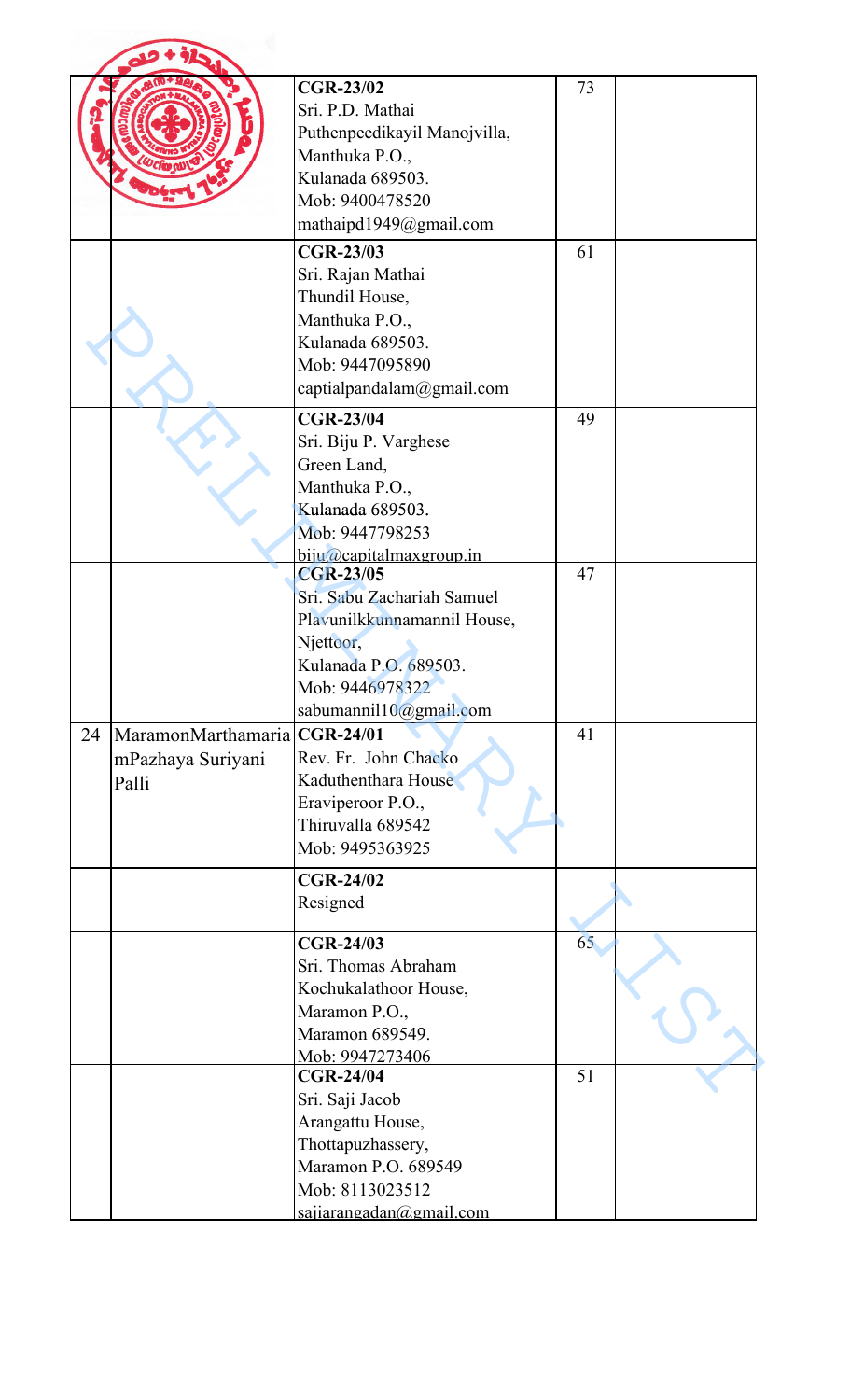|    | Mezhuveli Holy<br><b>Enocent</b> | <b>CGR-25/01</b><br>Rev. Fr. Mammen Thomas<br>Pozhuvelil House<br>Perissery P.O.,<br>Chengannur - 689126                                                              | 68 |  |
|----|----------------------------------|-----------------------------------------------------------------------------------------------------------------------------------------------------------------------|----|--|
|    |                                  | Mob. 9495837552<br><b>CGR-25/02</b><br>Sri. Chacko Mathew                                                                                                             | 63 |  |
|    |                                  | Punkizhamannil Vadakkethil,<br>Mezhuveli 689507.<br>Mob: 7356109012<br>chackomathew1959@gmail.com                                                                     |    |  |
|    |                                  | <b>CGR-25/03</b><br>Sri. John Varghese<br>Vilaparampil, Karithotta,<br>Mezhuveli 689514.                                                                              | 37 |  |
|    |                                  | Mob: 8113021956<br>shinymon $7@g$ mail.com<br><b>CGR-25/04</b><br>Sri. Sunil Skariah                                                                                  | 50 |  |
|    |                                  | Kadavathra Malayil,<br>Mezhuveli 689507.<br>Mob: 9447860681<br>sunilkadavthra@gmail.com                                                                               |    |  |
|    |                                  | <b>CGR-25/05</b><br>Sri. Jacob Varghese<br>Chandrapra Bethel,<br>Elavumthitta 689625.<br>Mob: 9072790670<br>jacobchandrapra@gmail.com                                 | 69 |  |
|    |                                  | <b>CGR-25/06</b><br>Sri. Varghese Thomas<br>Pullelikuzhiyil,<br>Mezhuveli 689507.<br>Mob: 9961998010<br>varghese_32@hotmail.com                                       | 53 |  |
| 26 | Mezhuveli<br>St. George Shalem   | CGR-26/01<br>Rev. Fr. Thomas Kokkaparampil<br>Kokkaparampil House,<br>Angadickal South P.O.,<br>Chengannur-689122<br>Mob: 9447800992<br>thomaskokkaparampil@gmail.com | 63 |  |
|    |                                  | <b>CGR-26/02</b><br>Sri. T.J. John<br>Thekkemootheril House,<br>Makkamkunnu,<br>Pathanamthitta 689645.<br>Mob: 9526420710<br>tgjohn77@yahoo.com                       | 69 |  |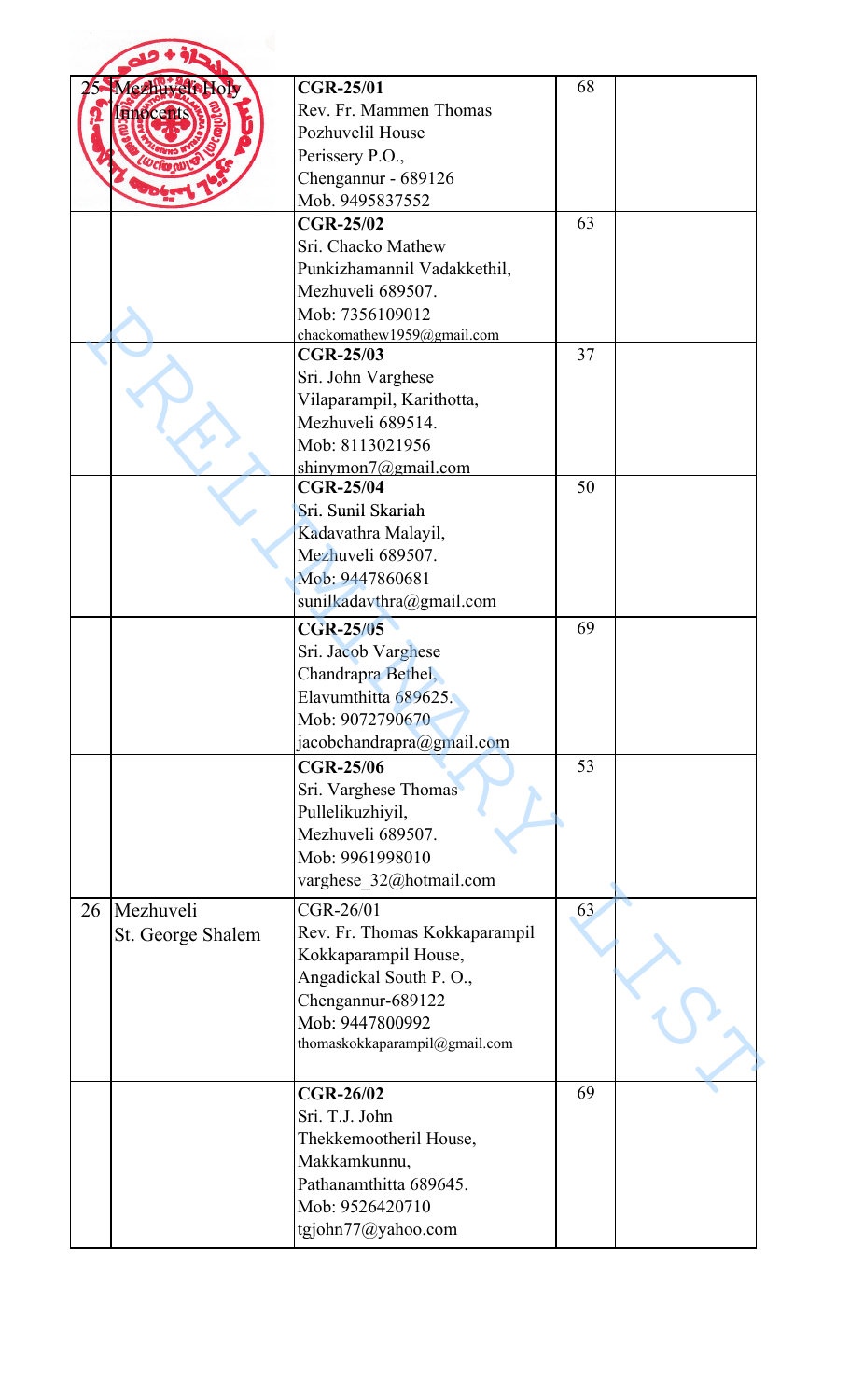|    | <b>Luakkuzha</b>     | <b>CGR-27/01</b>                            | 63 |  |
|----|----------------------|---------------------------------------------|----|--|
|    |                      | Rev. Fr. Y. Thomas                          |    |  |
|    |                      | Kammarayil Daisy Cottage,                   |    |  |
|    |                      | Angadikal, Puthencavu P.O,                  |    |  |
|    |                      | Chengannur- 689123                          |    |  |
|    |                      | Mob: 9495351959                             |    |  |
|    |                      | frthomas4@gmail.com                         |    |  |
|    |                      | <b>CGR-27/02</b>                            | 51 |  |
|    |                      | Sri. Binu Abraham                           |    |  |
|    |                      | Edayanathu Puthenpurayil,                   |    |  |
|    |                      | Mulakuzha P.O.,                             |    |  |
|    |                      | Chengannur 689505.                          |    |  |
|    |                      | Mob: 9447046888                             |    |  |
|    |                      | binumulakuzha@gmail.com                     |    |  |
|    |                      | <b>CGR-27/03</b>                            | 64 |  |
|    |                      | Sri. Mathew George                          |    |  |
|    |                      | Erttplammotil House,                        |    |  |
|    |                      | Mulakuzha 689505.                           |    |  |
|    |                      | Mob: 9947904328                             |    |  |
|    |                      | <b>CGR-27/04</b>                            | 70 |  |
|    |                      | Sri. Thomas Varghese                        |    |  |
|    |                      | Kottarathil House,                          |    |  |
|    |                      | Mlakuzha P.O. 689505.                       |    |  |
|    |                      | Mob: 9400469389                             |    |  |
|    |                      | thomaskottarathil19@gmail.com               |    |  |
| 28 | Neervilakam Mar      | <b>CGR-28/01</b>                            | 64 |  |
|    | Gregorios            | Rev. Fr. A. D. Kuriakose                    |    |  |
|    |                      | Kalappurackal House,                        |    |  |
|    |                      |                                             |    |  |
|    |                      | Venpala P.O.,                               |    |  |
|    |                      | Thiruvalla-689102                           |    |  |
|    |                      | Mob: 9605893924                             |    |  |
|    |                      | <b>CGR-28/02</b>                            | 39 |  |
|    |                      | Sri. Linu Skaria                            |    |  |
|    |                      |                                             |    |  |
|    |                      | Kuzhangattuvadakkethil,                     |    |  |
|    |                      | Neervilakam P.O.,<br>Aranmula 689122.       |    |  |
|    |                      | Mob: 9567073215                             |    |  |
|    |                      |                                             |    |  |
|    | Nellickal St. Mary's | <b>CGR-29/01</b>                            | 49 |  |
|    |                      | Rev. Fr. Wilson Sankarathil                 |    |  |
|    |                      | Vellancheril Sankarathil,                   |    |  |
| 29 |                      | Kurampala,                                  |    |  |
|    |                      | Pandalam P.O.-689501                        |    |  |
|    |                      | Pathanamthitta Dist.                        |    |  |
|    |                      | Mob: 9446190419                             |    |  |
|    |                      | wilsonachen11@gmail.com<br><b>CGR-29/02</b> | 61 |  |
|    |                      |                                             |    |  |
|    |                      | Sri. Thomas K. Abraham                      |    |  |
|    |                      | Karingazhakunnel House,                     |    |  |
|    |                      | Koipuram P.O.,<br>Pathanamthitta 689531.    |    |  |
|    |                      | Mob: 9747257185                             |    |  |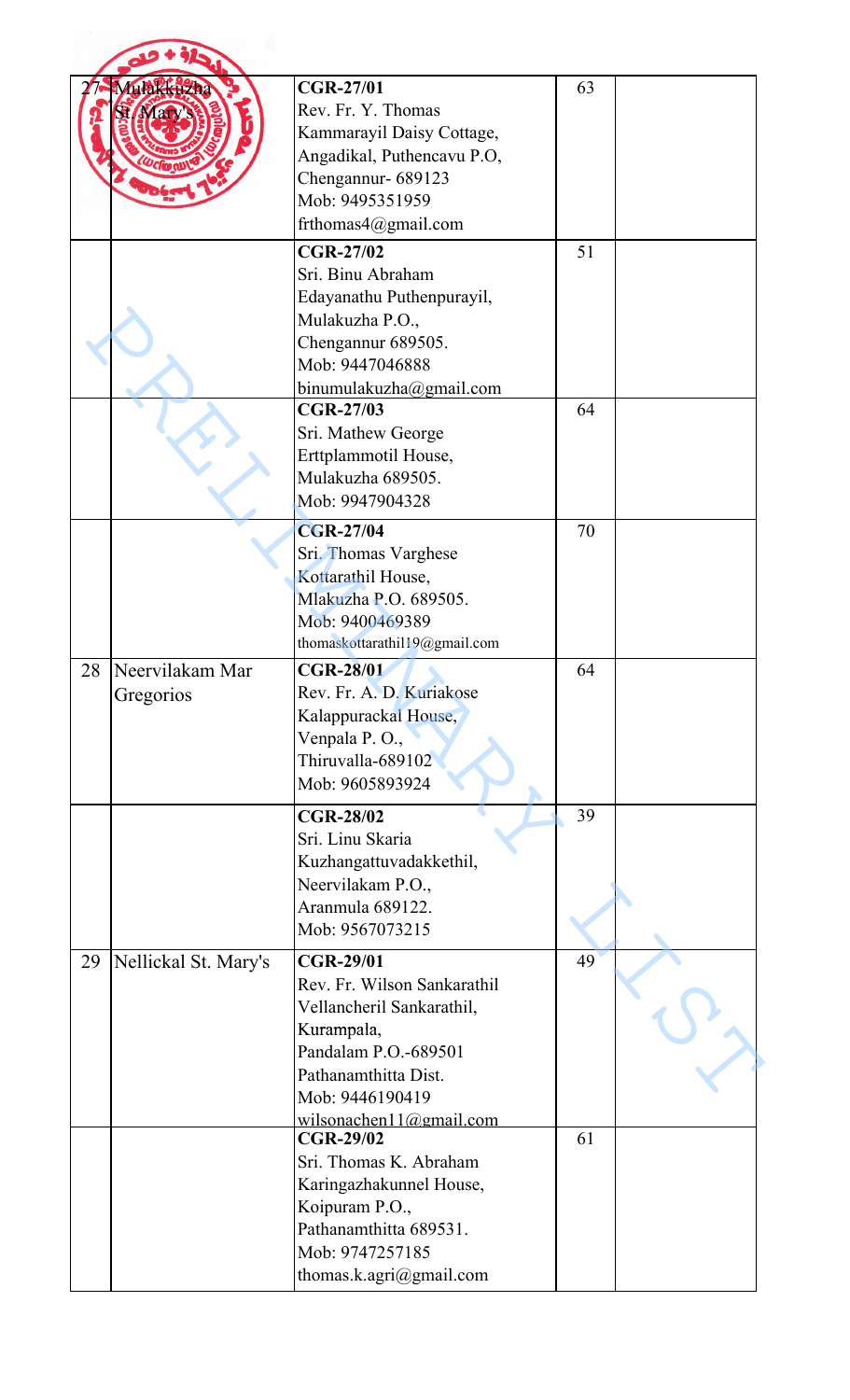|    |                             | <b>CGR-29/03</b>                          | 60 |                |
|----|-----------------------------|-------------------------------------------|----|----------------|
|    |                             | Sri. George Mathew                        |    |                |
|    |                             | Pengattu Jaisy Villa,                     |    |                |
|    |                             | East Othera,                              |    |                |
|    |                             | Kunnathumkara P.O.,                       |    |                |
|    |                             | Thiruvalla 689546.                        |    |                |
|    |                             | Mob: 9446357180                           |    |                |
|    |                             | georgesbt7@gmail.com                      |    |                |
| 30 | Nellimala Mar               | <b>CGR-30/01</b>                          | 59 |                |
|    | Gregorios                   | Rev. Fr. Jacob Cherian                    |    |                |
|    |                             | Thottathil Poikayil House,                |    |                |
|    |                             | Othera West P.O.,                         |    |                |
|    |                             | Thiruvalla-689551                         |    |                |
|    |                             | Mob. 9400814026                           |    |                |
|    |                             | frsjasey@gmail.com                        |    |                |
|    |                             | <b>CGR-30/02</b>                          | 48 |                |
|    |                             | Sri. Thomas V. John                       |    |                |
|    |                             | Vazhuvelil House,                         |    |                |
|    |                             | Nellimala P.O.,                           |    |                |
|    |                             | Eraviperoor.                              |    |                |
|    |                             | Mob: 9946664692                           |    |                |
|    |                             | johnvazhuvelil@gmail.com                  |    |                |
| 31 | Nooranad St. Thomas         | <b>CGR-31/01</b>                          | 50 |                |
|    |                             | Rev. Fr. Geevarghese Samuel               |    |                |
|    |                             | Kuttiyil Ayyathu house,                   |    |                |
|    |                             | Kudassanad P.O.,                          |    |                |
|    |                             | Pandalam - 689512,                        |    |                |
|    |                             | Mob. 9447562585                           |    |                |
|    |                             | revgvarghese@gmail.com                    |    |                |
|    |                             | <b>CGR-31/02</b>                          | 62 |                |
|    |                             | Sri. Y. Joy                               |    |                |
|    |                             | Joy Nivas, Muthukattukara,                |    |                |
|    |                             | Nooranad P.O. 690504.                     |    |                |
|    |                             | Mob: 9400782508                           |    |                |
|    |                             | joykuttyg7@gmail.com                      |    |                |
|    |                             | <b>CGR-31/03</b>                          | 29 |                |
|    |                             | Sri. Sanchu Ninan Thomas                  |    |                |
|    |                             | Vadakkethalackal House,                   |    |                |
|    |                             | Muthukattukara,                           |    |                |
|    |                             | Palamel, Nooranad,                        |    |                |
|    |                             | Mavelikkara 690504.                       |    |                |
|    |                             | Mob: 9447787239                           |    |                |
|    |                             | sachuninan@gmail.com                      |    |                |
|    |                             |                                           | 62 | MC Member 2017 |
| 32 | <b>Olical Mar Gregorios</b> | CGR-32/01<br>Rev.Fr. C.K. Geevarghese     |    | 22             |
|    |                             | Bethlehem Asram,                          |    |                |
|    |                             |                                           |    |                |
|    |                             | Chengamanad P.O.,<br>Kottarakkara 691557. |    |                |
|    |                             | Моб: 9447378393                           |    |                |
|    |                             |                                           |    |                |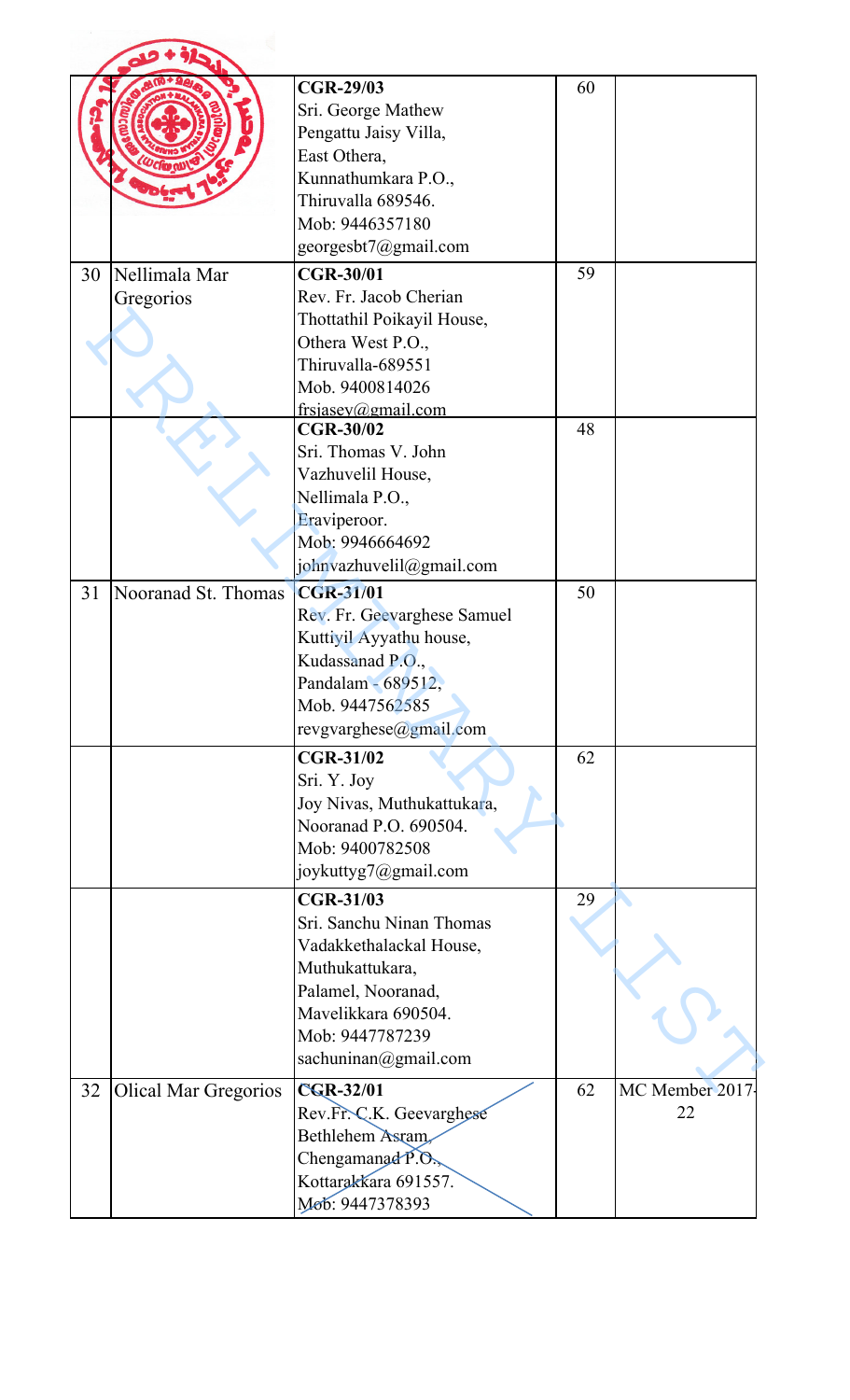|    |                              | <b>CGR-32/02</b><br>Sri. Biju Baby<br>Olickal Glory Villa,<br>Pazhakulam P.O., Adoor,<br>Pathanamthitta 691554.<br>Mob: 8927639164                                      | 51 |  |
|----|------------------------------|-------------------------------------------------------------------------------------------------------------------------------------------------------------------------|----|--|
| 33 | Othera St. Mary's            | <b>CGR-33/01</b><br>Rev. Fr. Joseph Kuriakose<br>Pampady Kandathil house,<br>Pothenpuram P.O.686502,<br>Pampady, Kottayam.<br>Mob:9447289237<br>jkkandathil72@gmail.com | 49 |  |
|    |                              | <b>CGR-33/02</b><br>Sri. Samuel Mathew<br>Kannada House,<br>Othera East, Thiruvalla.<br>Mob: 9847540855<br>jibinsamuel007@gmail.com                                     | 67 |  |
|    |                              | <b>CGR-33/03</b><br>Sri. K.K. John<br>Kapplangattil,<br>Othera West, Thiruvalla.<br>Mob: 9497859230                                                                     | 56 |  |
|    |                              | <b>CGR-33/04</b><br>Sri. A.P. Thampi<br>Annakuzhiyil,<br>Othera West, Thiruvalla.<br>Mob: 9605215262                                                                    | 61 |  |
| 34 | Pandanad North<br>St. Thomas | <b>CGR-34/01</b><br>Rev. Fr. Renny Thomas<br>Panamthitta malayil House,<br>Kidangannur P.O. 689514<br>Pathanamthitta Dist.<br>Mob: 8547551395<br>rennyth@gmail.com      | 39 |  |
|    |                              | <b>CGR-34/02</b><br>Sri. Jacob Koshy<br>Njettoor House,<br>Vanmazhy, Pandanad P.O.,<br>Chengannur 689506.<br>Mob: 9074949021                                            | 55 |  |
| 35 | Pandanad West<br>St. Mary's  | <b>CGR-35/01</b><br>Rev. Fr. Dr. Filix Yohannan<br>Thattasseril House,<br>Perissery P.O.,<br>Chengannur 689126<br>Mob: 9446113778                                       | 42 |  |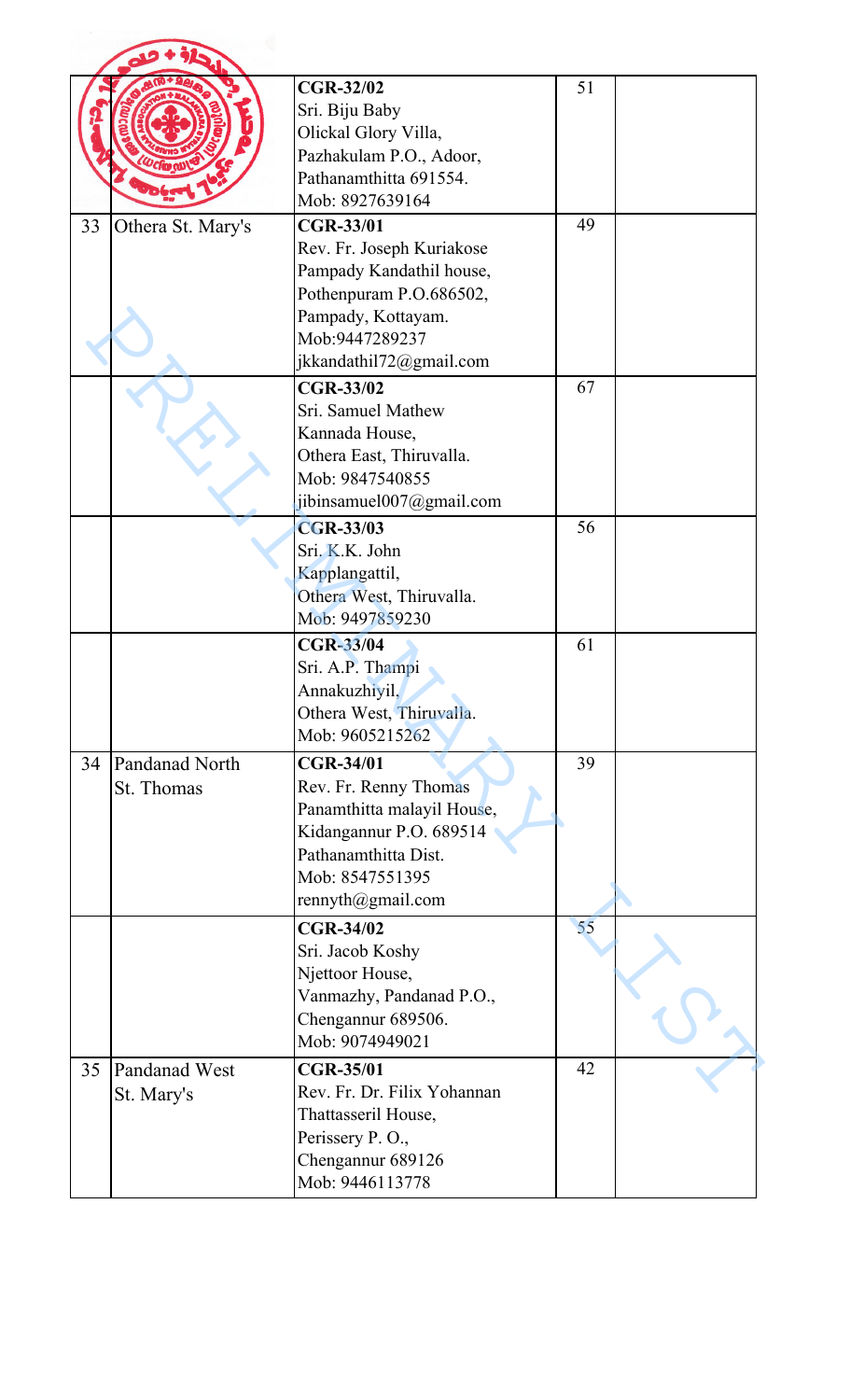|    |                                               | <b>CGR-35/02</b><br>Sri. Joy Mathai<br>Punchamannil Joy Villa,<br>Parumala P.O. 689626.<br>Mob: 9061139404<br>joymathai_78@yahoo.com                                       | 67 |  |
|----|-----------------------------------------------|----------------------------------------------------------------------------------------------------------------------------------------------------------------------------|----|--|
|    |                                               | CGR-35/03<br>Sri. Geevarghese P.G.<br>Pindrumcattu Houe,<br>Pandanad West,<br>Chengannur 689506.<br>Mob: 9847173757<br>jojilic@gmail.com                                   | 52 |  |
| 36 | <b>Perissery East</b><br><b>Mar Gregorios</b> | <b>CGR-36/01</b><br>Rev. Fr. Geevarghese John<br>Thevarukizhakkethil House,<br>Kurampala, Pandalam P.O.,<br>Pin. 689501.<br>Mob. 9447211799<br>frgeevarghesejohn@gmail.com |    |  |
|    |                                               | <b>CGR-36/02</b><br>Sri. Shajan Mathew<br>Kattapurath Valiyil Avenue<br>Angadickal P.O.,<br>Chengannur 689122.<br>Mob: 9447097422<br>smathewkattapuram@gmail.com           | 59 |  |
|    |                                               | <b>CGR-36/03</b><br>Sri. T.M. Thomas<br>Thundiyil House,<br>Thingalamattom,<br>Angadickal P.O.,<br>Chengannur 689122.<br>Mob: 8547158009                                   | 79 |  |
| 37 | Perissery St. Mary's<br>Valiyapally           | <b>CGR-37/01</b><br>Rev. Fr. P. K. Koshy<br>Rose House, Manthuka P.O.,<br>Kulanada 689503<br>Mob: 9447654008<br>frkoshypk@gmail.com                                        | 58 |  |
|    |                                               | <b>CGR-37/02</b><br>Sri. Shiju P. Joy<br>Poovakkattu Puthenveedu,<br>Perissery, Ala P.O.,<br>Chengannur 689126.<br>Mob: 8089272721<br>shiju.poovakkattu74@gmail.com        | 43 |  |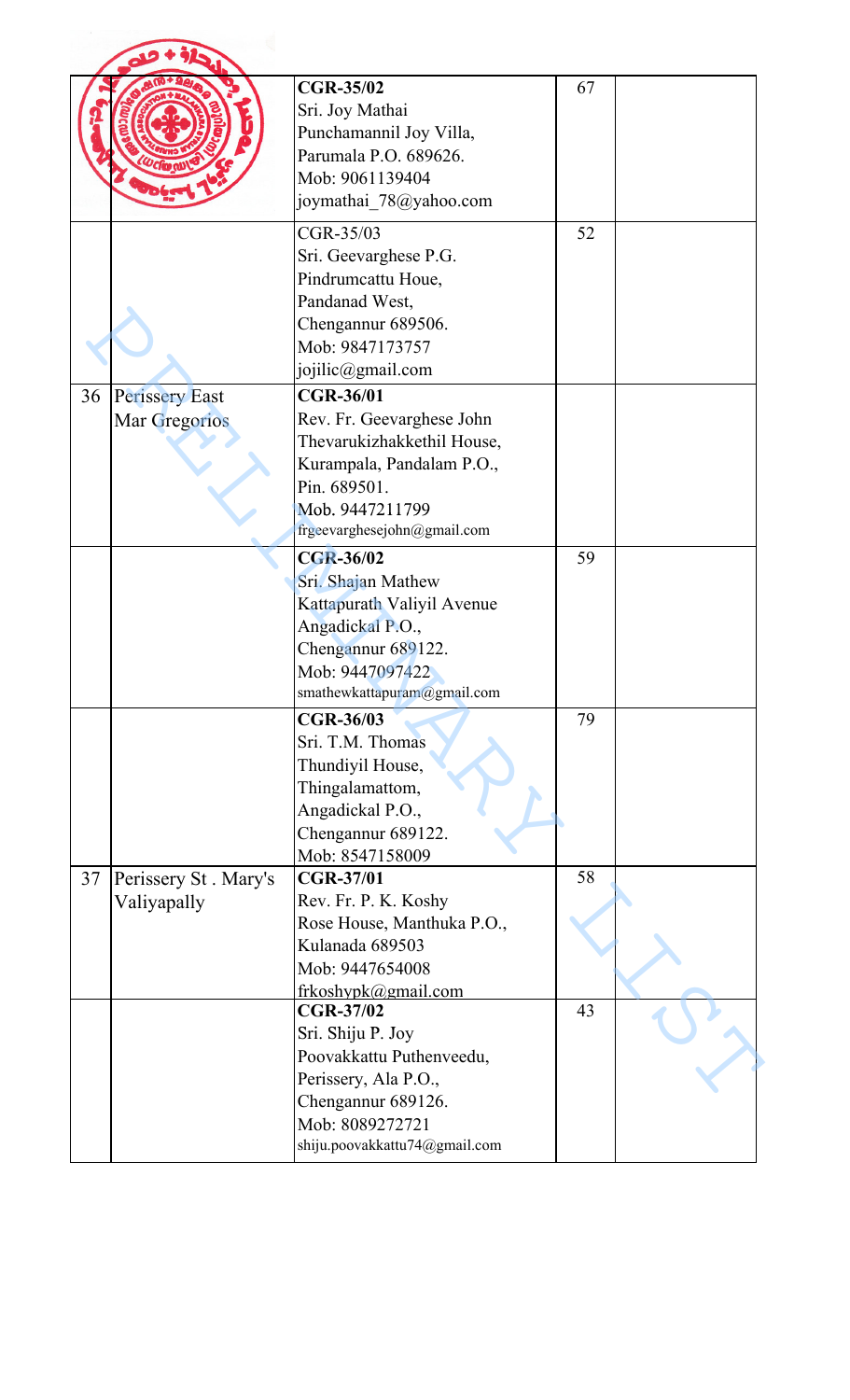|                                                   | <b>CGR-37/03</b><br>Sri. Satheesh J. Manickasseril<br>Manickasseril House,<br>Ala P.O., Chengannur,<br>Alappuzha 689126.<br>Mob: 9447455332<br>sjmanickassery@gmail.com | 58 |  |
|---------------------------------------------------|-------------------------------------------------------------------------------------------------------------------------------------------------------------------------|----|--|
|                                                   | <b>CGR-37/04</b><br>Sri. Thomas K.B.<br>Kollelil House,<br>Perissery, Ala P.O. 689126<br>Chengannur, Alappuzha.<br>Mob: 9495120927<br>thomaskb@gmail.com                | 56 |  |
|                                                   | <b>CGR-37/05</b><br>Sri. Jacob Abraham Chiramel<br>Chiramel House,<br>Perissery, Chengannur, Alappuzha<br>689126<br>Mob: 8147547480<br>jacobsob@gmail.com               | 73 |  |
|                                                   | <b>CGR-37/06</b><br>Sri. Varghese Thomas<br>Koodathil Neelathil,<br>Perissery P.O. 689126<br>Chengannur, Alappuzha.<br>Mob: 9061009357<br>varughesesunny@yahoo.com      | 68 |  |
| 38<br>Piralassery<br>St. George<br>Simhasanapally | <b>CGR-38/01</b><br>Rev. Fr. Binu Thomas<br>Thompilethu House,<br>Othera East P.O.,<br>Thiruvalla 689 546.<br>Mob-9447781236<br>ronzac343@gmail.com                     | 42 |  |
|                                                   | <b>CGR-38/02</b><br>Sri. Jacob Oommen<br>Charunilkkunathil Karunya,<br>Mulakkuzha,<br>Chengannur 689505.<br>Mob: 9447321689<br>jacoboommenkarunya@gmail.com             | 65 |  |
|                                                   | <b>CGR-38/03</b><br>Sri. Koshy K. Oommen<br>Kottappad House,<br>Mulakkuzha P.O.,<br>Chengannur 689505.<br>Mob: 9746220327<br>koshykoommen@yahoo.com                     | 63 |  |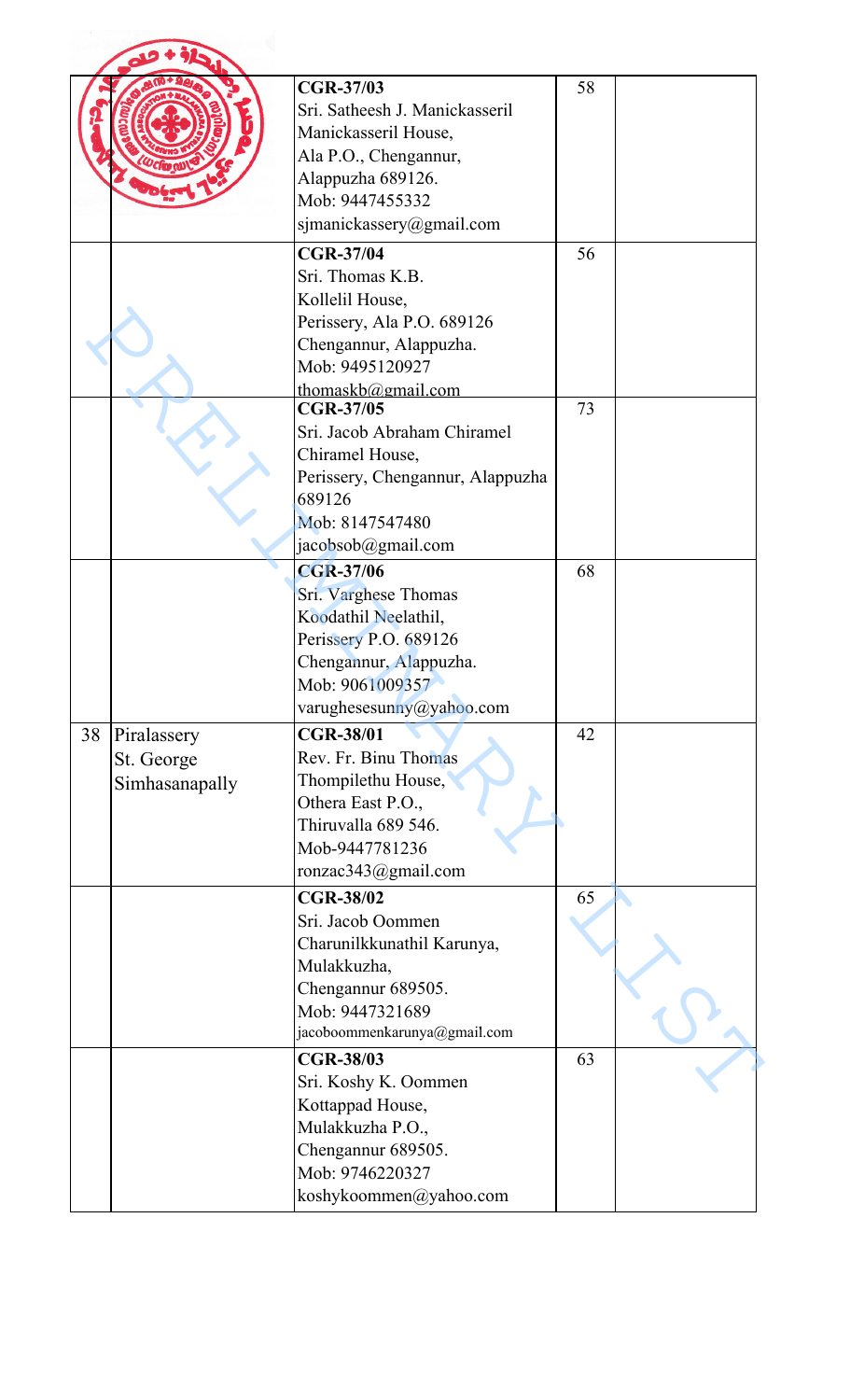|    |                                    | <b>CGR-38/04</b><br>Sri. Philip Varghese<br>Olepurath House,<br>Mulakkuzha P.O.,<br>Chengannur 689505.<br>Mob: 8281856447<br>philip.gb@hotmail.com     | 61 |  |
|----|------------------------------------|--------------------------------------------------------------------------------------------------------------------------------------------------------|----|--|
| 39 | Poozhikad<br>St. George            | <b>CGR-39/01</b><br>Rev. Fr. P. C. Thomas<br>Peniel, Kulanada P. O.,<br>Pandalam - 689503<br>Mob: 9447327243                                           | 63 |  |
|    |                                    | <b>CGR-39/02</b><br>Sri. Shibu Thankachan<br>Poovarangu,<br>Poozhikkadu P.O.,<br>Pandlam 689515.<br>Mob: 9567500237                                    | 41 |  |
|    |                                    | <b>CGR-39/03</b><br>Sri. Bejoy Baby<br>Jijo Bhavan<br>Poozhikkadu P.O.,<br>Pandlam 689515.<br>Mob: 9745220315                                          | 40 |  |
|    |                                    | <b>CGR-39/04</b><br>Sri. Sabu Kunjachen<br>Sona Cottage,<br>Poozhikkadu P.O.,<br>Pandlam 689515.<br>Mob: 9497700836                                    | 62 |  |
| 40 | Puliyoor St Mary's<br>& St. George | <b>CGR-40/01</b><br>Rev.Fr. Thomas Samuel<br>Nilavara Ayyathu House,<br>Kurampala,<br>Pandalam P.O. 689501<br>Mob: 9495112234<br>samueljiju9@gmail.com | 52 |  |
|    |                                    | <b>CGR-40/02</b><br>Sri. V.V. John<br>Pees Bhavan,<br>Puliyoor P.O.,<br>Chengannur.<br>Mob: 9496111064                                                 | 62 |  |
|    |                                    | <b>CGR-40/03</b><br>Sri. Aprem Kunnil<br>Kunnil House,<br>Puliyoor P.O.,<br>Chengannur.<br>Mob: 8301835572                                             | 26 |  |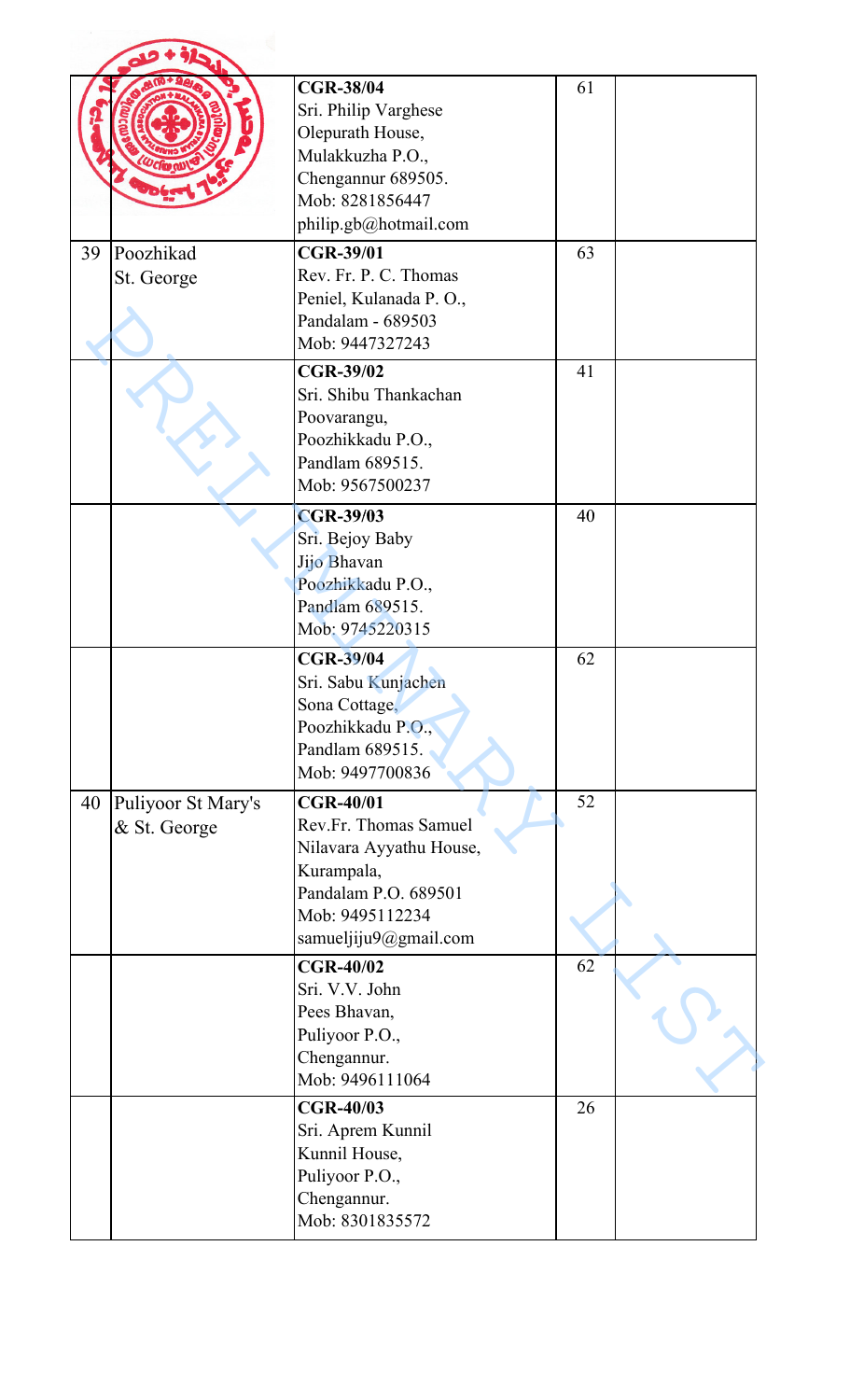|    | Pollad St. George                  | <b>CGR-41/01</b><br>Rev. Fr. Geo M. Solomon<br>Muringasseril House,<br>Eraviperoor P.O.,<br>Thiruvalla-689542<br>Mob: 9544849660<br>geomsolomonnellad@gmail.com  | 35 |  |
|----|------------------------------------|------------------------------------------------------------------------------------------------------------------------------------------------------------------|----|--|
|    |                                    | <b>CGR-41/02</b><br>Sri. Jacob Thomas<br>Mangattu House,<br>Pullad P.O.,<br>Thiruvalla 689548.<br>Mob: 9447563423<br>jtommargad@gmail.com                        | 64 |  |
| 42 | Puthencavu<br>St. Mary's Cathedral | <b>CGR-42/01</b><br>Rev. Fr. Vimal Mamman Cherian<br>Kadanthottil house,<br>Perisserry P.O.,<br>Chengannur-689121<br>Mob: 9447978015<br>frvimalcherian@gmail.com | 45 |  |
|    |                                    | <b>CGR-42/02</b><br>Sri. Ajith K. Cherian<br>Kunnumpurathu Kadavil,<br>Puthencavu P.O.,<br>Chengannur 689123.<br>Mob: 9400455813<br>ajithcherian93@gmail.com     | 28 |  |
|    |                                    | <b>CGR-42/03</b><br>Sri. Jojo Joseph Zachariah<br>Thottumkara House,<br>Puthencavu P.O.,<br>Chengannur 689123.<br>Mob: 9656104169<br>jojojoseph89@gmail.com      | 33 |  |
|    |                                    | <b>CGR-42/04</b><br>Sri. A.E.Varghese<br>Arayalummoottil House,<br>Puthencavu P.O.,<br>Chengannur 689123.<br>Mob: 9526205998                                     | 69 |  |
|    |                                    | <b>CGR-42/05</b><br>Sri. K.G. Mathew<br>Kayalaparampil Haron Villa,<br>Puthencavu P.O.,<br>Chengannur 689123.<br>Mob: 7025409092<br>elsygeorge55@gmail.com       | 66 |  |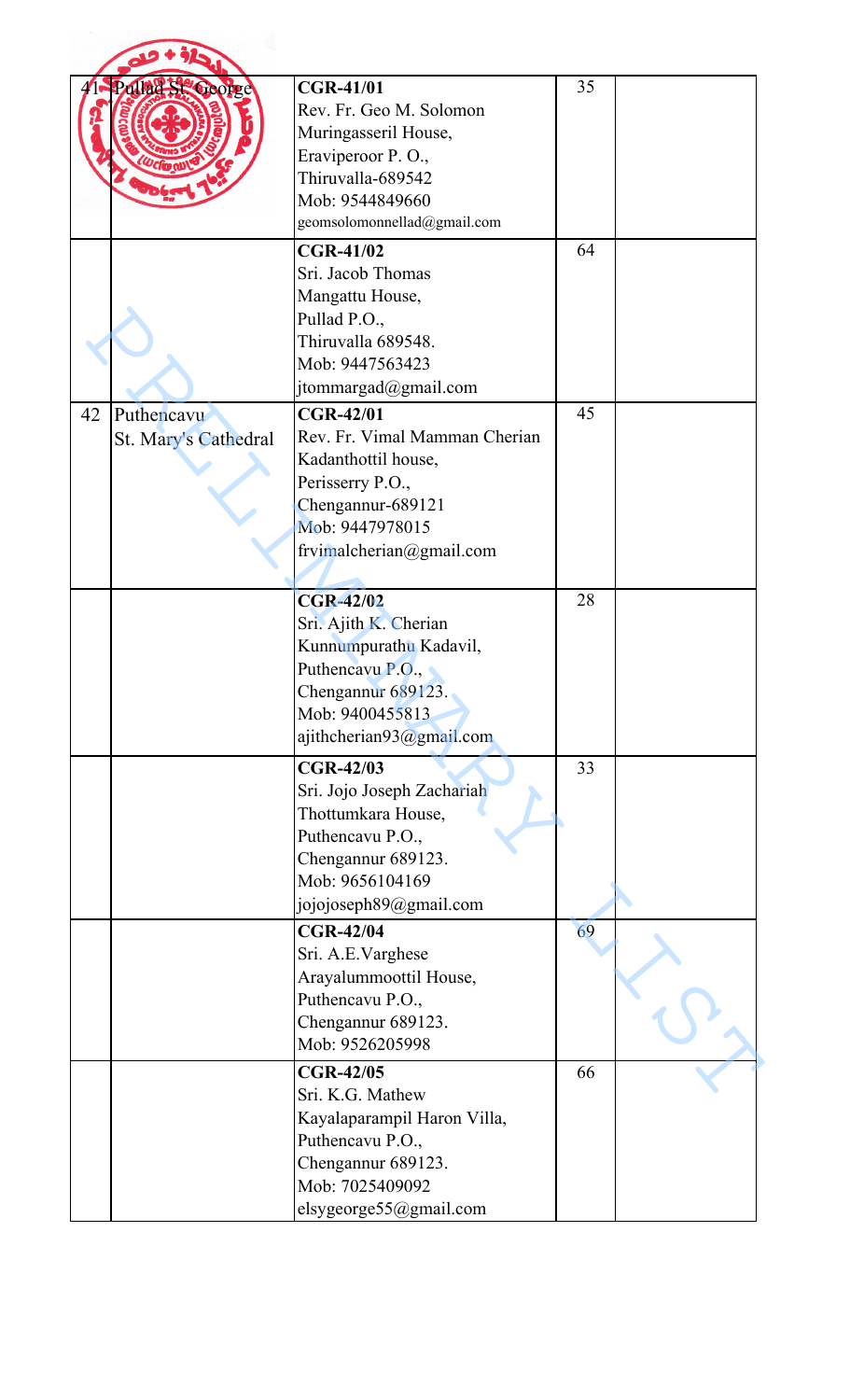|    |                               | <b>CGR-42/06</b><br>Sri. George Varghese<br>Alummootil,<br>Mulakuzha P.O.,<br>Chengannur 689505.<br>Mob: 9447896968<br>gurenny@gmail.com                          | 61 |                       |
|----|-------------------------------|-------------------------------------------------------------------------------------------------------------------------------------------------------------------|----|-----------------------|
|    |                               | <b>CGR-42/07</b><br>Sri. Sunil P. Oommen<br>Pandalathu Pedikayil,<br>Puthencavu P.O.<br>Chengannur 689123.<br>Mob: 9447345323<br>surilpoommen2@gmailcom           | 52 | MC Member 2017-<br>22 |
|    |                               | <b>CGR-42/08</b><br>Sri. T.C. Chacko<br>Thekedath Peedikaparambil<br>Puthencavu P.O.,<br>Chengannur 689123.<br>Mob: 9947592404<br>tcchacko99@gmail.com            | 65 |                       |
|    |                               | <b>CGR-42/09</b><br>Sri. Biju Alexander<br>Aviratharakan Peedikayil,<br>Puthencavu P.O.,<br>Chengannur 689123.<br>Mob: 8281355974<br>bijualexander1965@gmail.com  | 56 |                       |
| 43 | Thiruvanvandoor<br>St. George | <b>CGR-43/01</b><br>Rev. Fr. Dr. Ninan K. George<br>Kottackattu Puthenveedu<br>Othera P.O.,<br>Thiruvalla 689546<br>Mob: 9656878008<br>kottackattuachen@gmail.com | 59 |                       |
|    |                               | <b>CGR-43/02</b><br>Sri. Bibin Mathew Joy<br>Kayyalakkakathu,<br>Thiruvanvandoor,<br>Chengannur 689109.<br>Mob: 8089271815<br>bibin.mathewjoy0@gmail.com          | 30 |                       |
| 44 | Thottapuzha<br>Mar Gregorios  | <b>CGR-44/01</b><br>Rev. Fr. Philip Jacob<br>Moolamannil house,<br>Kuttoor P.O. 689106,<br>Thiruvalla.<br>Mob: 9747030682                                         | 56 |                       |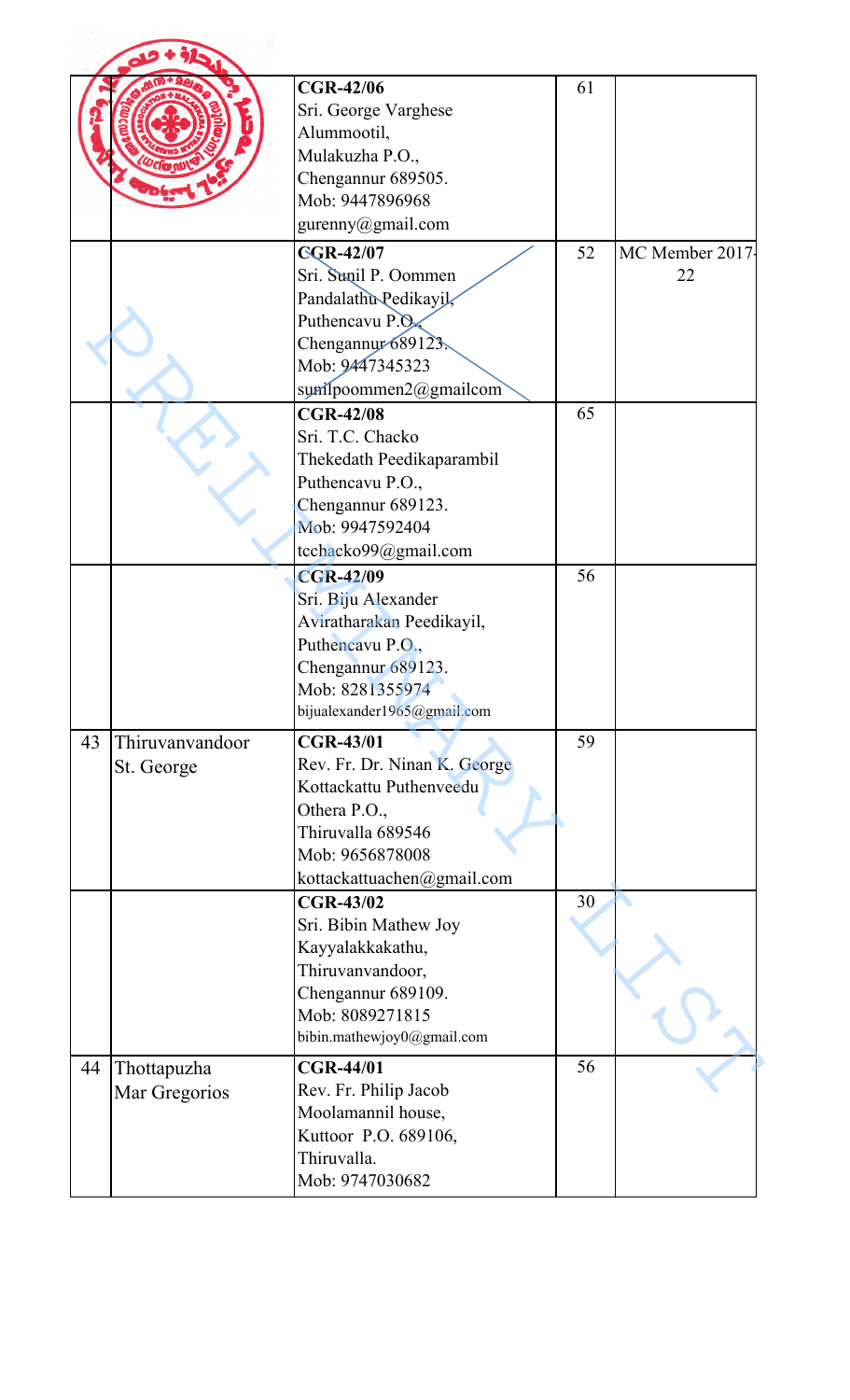|    |                               | <b>CGR-44/02</b><br>Sri. Roy Chandapillai<br>Placheril House,<br>Vallamkulam East P.O.,<br>Thiruvalla 689541.<br>Mob: 9387201242                       | 61 |  |
|----|-------------------------------|--------------------------------------------------------------------------------------------------------------------------------------------------------|----|--|
|    |                               | <b>CGR-44/03</b><br>Dr. Saji Kurian<br>Neelamkeril Saji Sadan,<br>Eraviperoor P.O.,<br>Thiruvalla 689542.<br>Mob: 9847440646                           | 48 |  |
|    |                               | <b>CGR-44/04</b><br>Sri. Jinsoan K. Abraham<br>Kunnatharayil House,<br>Eraviperoor P.O.,<br>Thiruvalla 689542.<br>Mob: 9961545474                      | 40 |  |
| 45 | <b>Ullannur</b><br>St. George | <b>CGR-45/01</b><br>Rev. Fr. Thomas P. Ninan<br>Ezharethu ANUGRAHA,<br>Piralassery P.O.,<br>Chengannur-689122.<br>Mob. 9447663222                      | 54 |  |
|    |                               | <b>CGR-45/02</b><br>Prof. A.O. Varghese<br>Alummoottil House,<br><b>Ullannoor P.O.</b><br>Kulanada 689503.<br>Mob:                                     | 64 |  |
|    |                               | <b>CGR-45/03</b><br>Sri. E.V. Thomaskutty<br>Kuzhiyil Villa,<br>Kaipuzha P.O.,<br>Kulanada 689503.<br>Mob:                                             | 74 |  |
|    |                               | <b>CGR-45/04</b><br>Sri. Jerin John<br>Vallikunnil House,<br>Kaipuzha P.O.,<br>Kulanada 689503.<br>Mob:                                                |    |  |
| 46 | <b>Ullannur</b><br>St. Mary's | <b>CGR-46/01</b><br>Rev. Fr. Kurian Joseph<br>Murikkethu House,<br>Kurichimuttom P.O.,<br>Edayaranmula-689632<br>Mob. 9447401104<br>frkurian@gmail.com | 63 |  |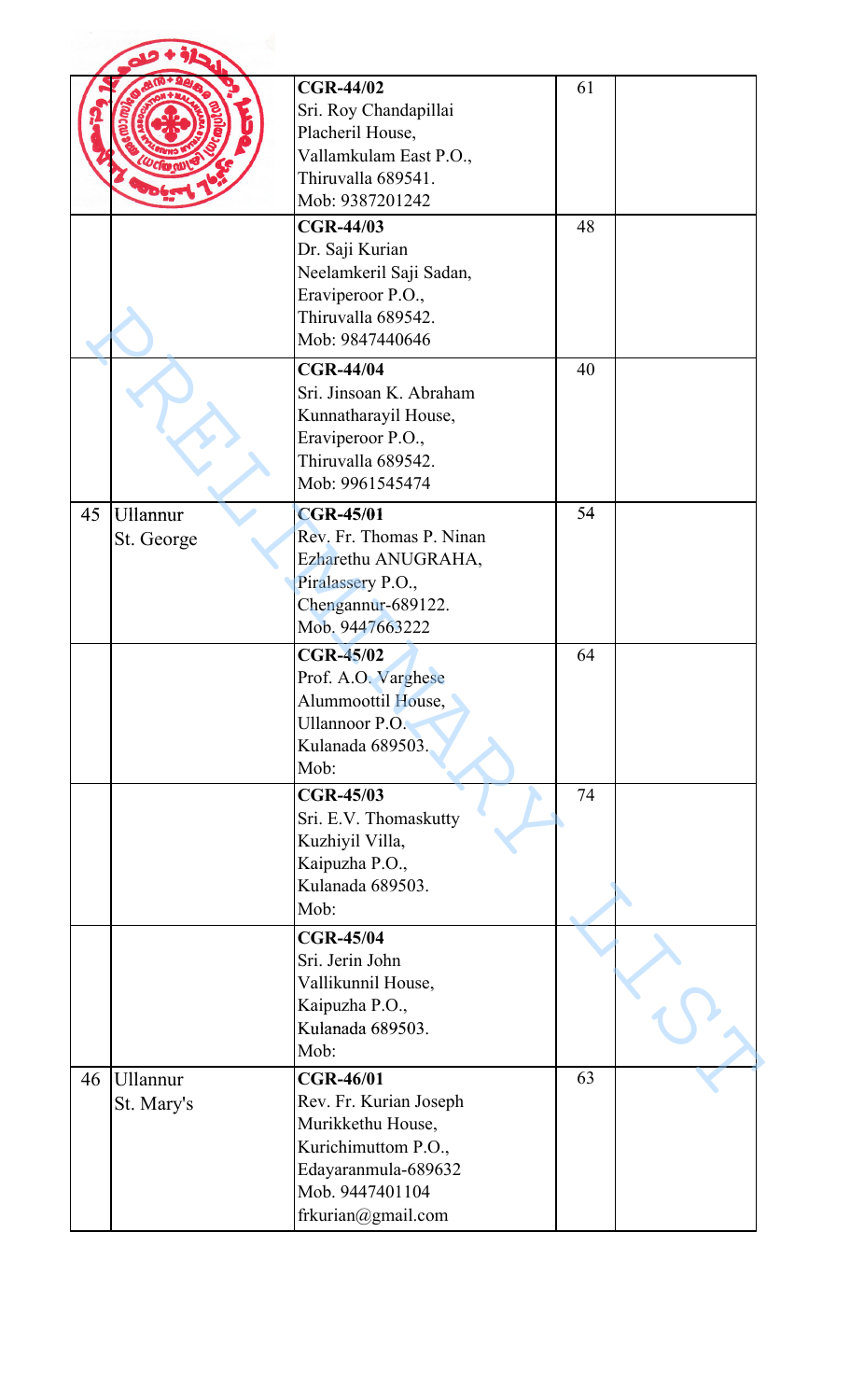|    |                  | <b>CGR-46/02</b><br>Sri. Biju Mathew Ullannur<br>Puthenparambil,<br><b>Ullannoor P.O. 689503.</b><br>Mob: 8281018613                                  | 47 |  |
|----|------------------|-------------------------------------------------------------------------------------------------------------------------------------------------------|----|--|
|    |                  | bijupmg74@gmail.com                                                                                                                                   |    |  |
|    |                  | <b>CGR-46/03</b><br>Sri. Babu John Mathew<br>Mercy Home,<br><b>Ullannoor P.O. 689503.</b><br>Mob: 9656831935<br>babumercyhome@gmail.com               | 66 |  |
|    |                  | <b>CGR-46/04</b><br>Sri. Anup Abraham<br>Valiyil Peruvila,<br>Kulanada P.O. 689503.<br>Mob: 9947359908<br>anupandalam01@gmail.com                     | 33 |  |
| 47 | Umayattukara St. | <b>CGR-47/01</b>                                                                                                                                      | 47 |  |
|    | Thomas           | Rev. Fr. John P. Oommen<br>Panamkuttiyil Ebenezer,<br>Elenjimel P.O.,<br>Chengannur-689511.<br>Mob. 9447884972<br>frjohnoommen@gmail.com              |    |  |
|    |                  | <b>CGR-47/02</b><br>Sri. Aniyan T. Thomas<br>Mamkoottathil,<br>Kallissery P.O.,<br>Chengannur 689124.<br>Mob: 6238641823<br>aniyanthomas50@gmail.com  |    |  |
|    |                  | <b>CGR-47/03</b><br>Sri. Saji Varghese<br>Parayil Peedikayil,<br>Kallissery P.O.,<br>Chengannur 689124.<br>Mob: 9447978120<br>sajiparapuram@gmail.com |    |  |
|    |                  | <b>CGR-47/04</b><br>Sri. Jiji V. John<br>Jolly Bhavan,<br>Kuttoor P.O.,<br>Thiruvalla 689106.<br>Mob: 9447572967<br>sauchujiji@gmail.com              | 54 |  |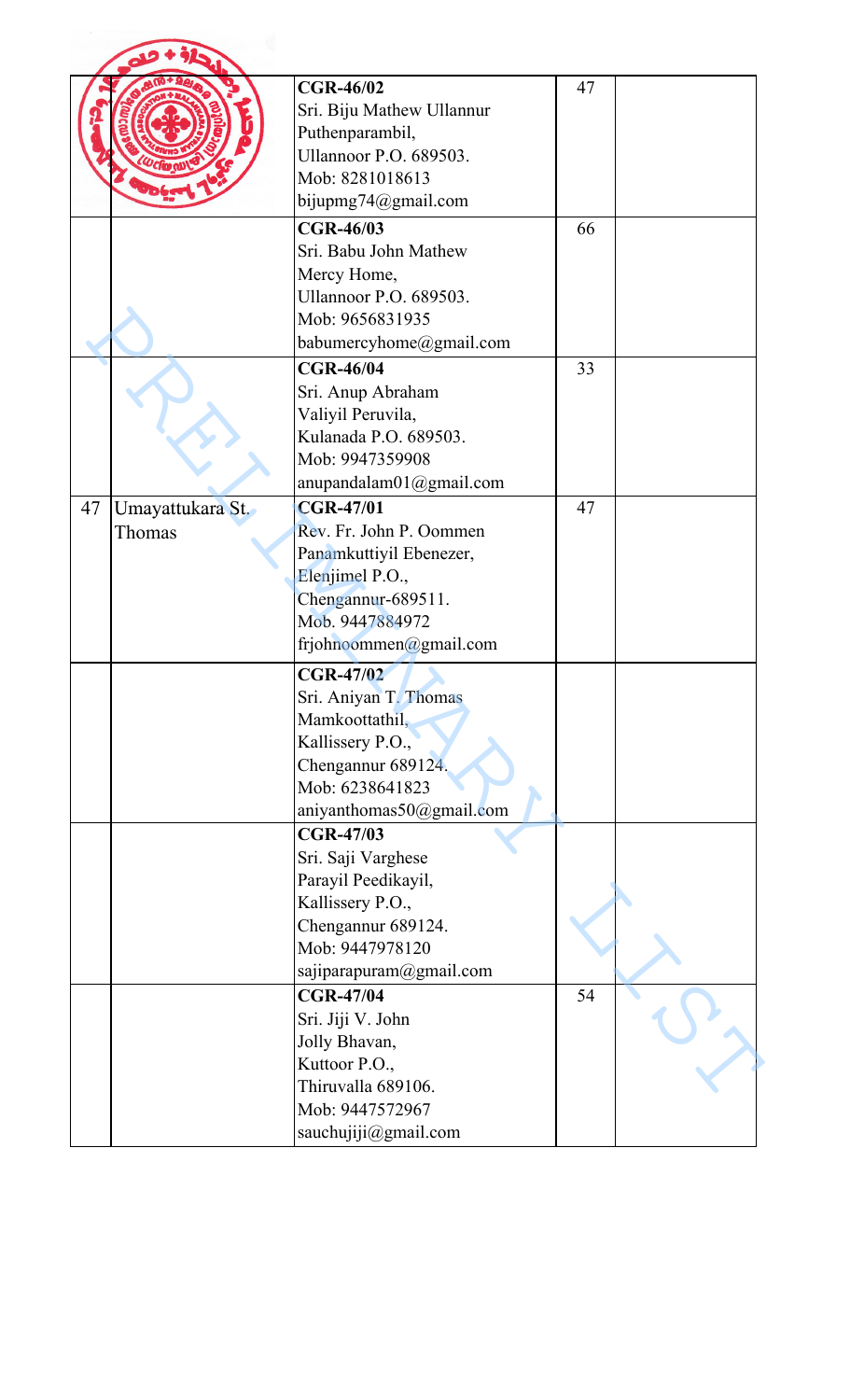|    |                          | <b>CGR-47/05</b><br>Sri. Robert V. Thomas<br>Modiyil House,<br>Kannamury Lane,<br>Club Jn., Edappally Tole,<br>Kochi 682024.<br>Mob: 9447666238<br>robertmodiyil@yahoo.com        | 55 |  |
|----|--------------------------|-----------------------------------------------------------------------------------------------------------------------------------------------------------------------------------|----|--|
| 48 | Vallamkulam<br>St.Mary's | <b>CGR-48/01</b><br>Rev. Fr. Gibu Philip<br>Parampathu Moolethundiyil,<br>Vazharmangalam P.O.,<br>Kallisserry-689124.<br>Mob: 9447952268                                          | 53 |  |
|    |                          | gibuphilip696@gmail.com<br>CGR-48/02<br>Sri. George Varughese<br>Thekkeparampil House,<br>Vallamkulam P.O.,<br>Thiruvalla 689541<br>Mob: 9495569802<br>georgevarghese55@gmail.com | 69 |  |
|    |                          | <b>CGR-48/03</b><br>Sri. Reji Skaria<br>Kalluvettukuzhiyil,<br>Vallamkulam P.O.,<br>Thiruvalla 689541.<br>Mob: 9048611437<br>reji4484@gmail.com                                   | 55 |  |
|    |                          | <b>CGR-48/04</b><br>Sri. Savy Varghese<br>Kovumgal House,<br>Vallamkulam P.O.,<br>Thiruvalla 689541.<br>Mob: 9847515531<br>savi.varghese11@gmail.com                              | 29 |  |
| 49 | Venmony<br>St. Mary's    | <b>CGR-49/01</b><br>Rev. Fr. Stephen Varghese<br>Stephen Villa,<br>Poozhikad P.O.,<br>Pandalam - 689515<br>Mob:9447866171                                                         | 44 |  |
|    |                          | <b>CGR-49/02</b><br>Sri. C.K. Biju<br>Chirakkara Reeba Bhavan,<br>Venmony P.O.,<br>Chengannur 689509.<br>Mob: 7025819176                                                          | 59 |  |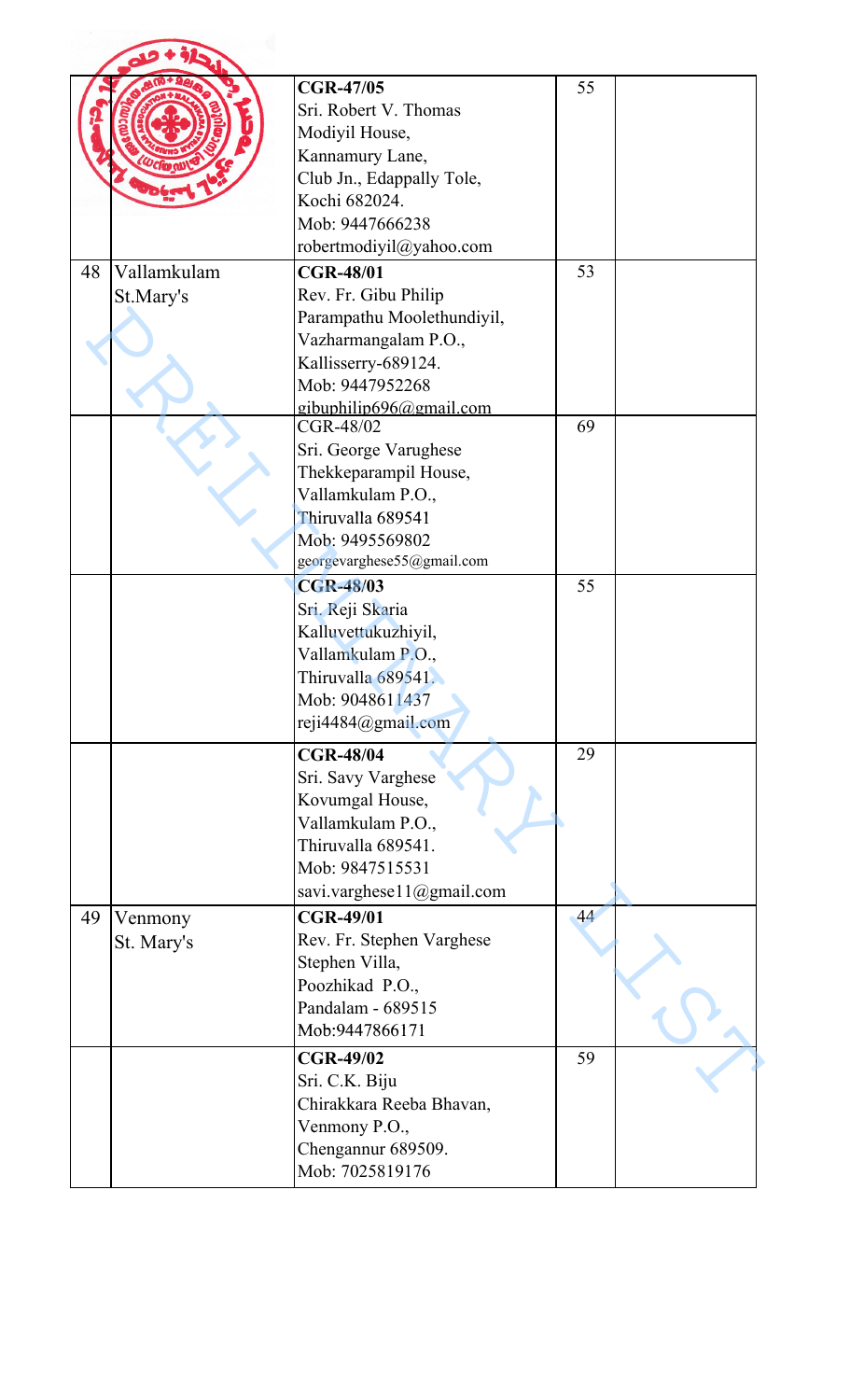|    |                              | <b>CGR-49/03</b><br>Sri. Mathews Varghese<br>Attilethu House,<br>Venmony P.O.,<br>Chengannur 689509.<br>Mob: 9447060102                                                            | 59 |  |
|----|------------------------------|------------------------------------------------------------------------------------------------------------------------------------------------------------------------------------|----|--|
|    |                              | <b>CGR-49/04</b><br>Sri. V.G. Reji<br>Viruppukandathil,<br>Venmony P.O.,<br>Chengannur 689509.<br>Mob: 7591940232                                                                  | 55 |  |
|    |                              | <b>CGR-49/05</b><br>Sri. V.G. Shaji<br>Attupurathu Love Dail,<br>Manthuka P.O.,<br>Kulanada 689503.<br>Mob: 9539232222                                                             | 61 |  |
| 50 | Yordanpuram<br>Mar Gregorios | <b>CGR-50/01</b><br>Rev. Fr. M. K. Immanuel<br>Mulavana Love Dale<br>Peringilipuram PO.,<br>Ennakkad-689624.<br>Mob. 9446035503                                                    | 48 |  |
|    |                              | <b>CGR-50/02</b><br>Sri. Sabu Varghese<br>Plammoottil Kadavil,<br>Vanmazhi, Pandanad P.O.,<br>Alappuzha 689506.<br>Mob: 8109105416<br>sabuvarghesevarghese30@gmail.com             | 60 |  |
|    |                              | <b>CGR-50/03</b><br>Sri. Arun Jacob<br>Kizhakke Ambitharayil,<br>Perissery P.O., Chengannur,<br>Alappuzha 689126.<br>Mob: 8281400143, 9562943701<br>arunambitharayil2016@gmail.com | 31 |  |
| 51 | Kozhuvallur<br>St. George    | CGR-51/01 (UDC-03)<br>Rev. Fr. O.M. Samuel<br>St. Antony's Ashram,<br>Thannithode P.O.,<br>Pathanamthitta 689699.<br>Mob: 9495205394<br>fromsamuel262009@gmail.com                 | 39 |  |
|    |                              | CGR-51/02 (UDC-03)<br>Sri. Aby Mathew<br>Pazhayaaruvadakkethil Aby Villa,<br>Kozhuvalloor P.O.,<br>Chengannur 689521.<br>Mob: 8111925411<br>abymoc1977@gmail.com                   | 45 |  |